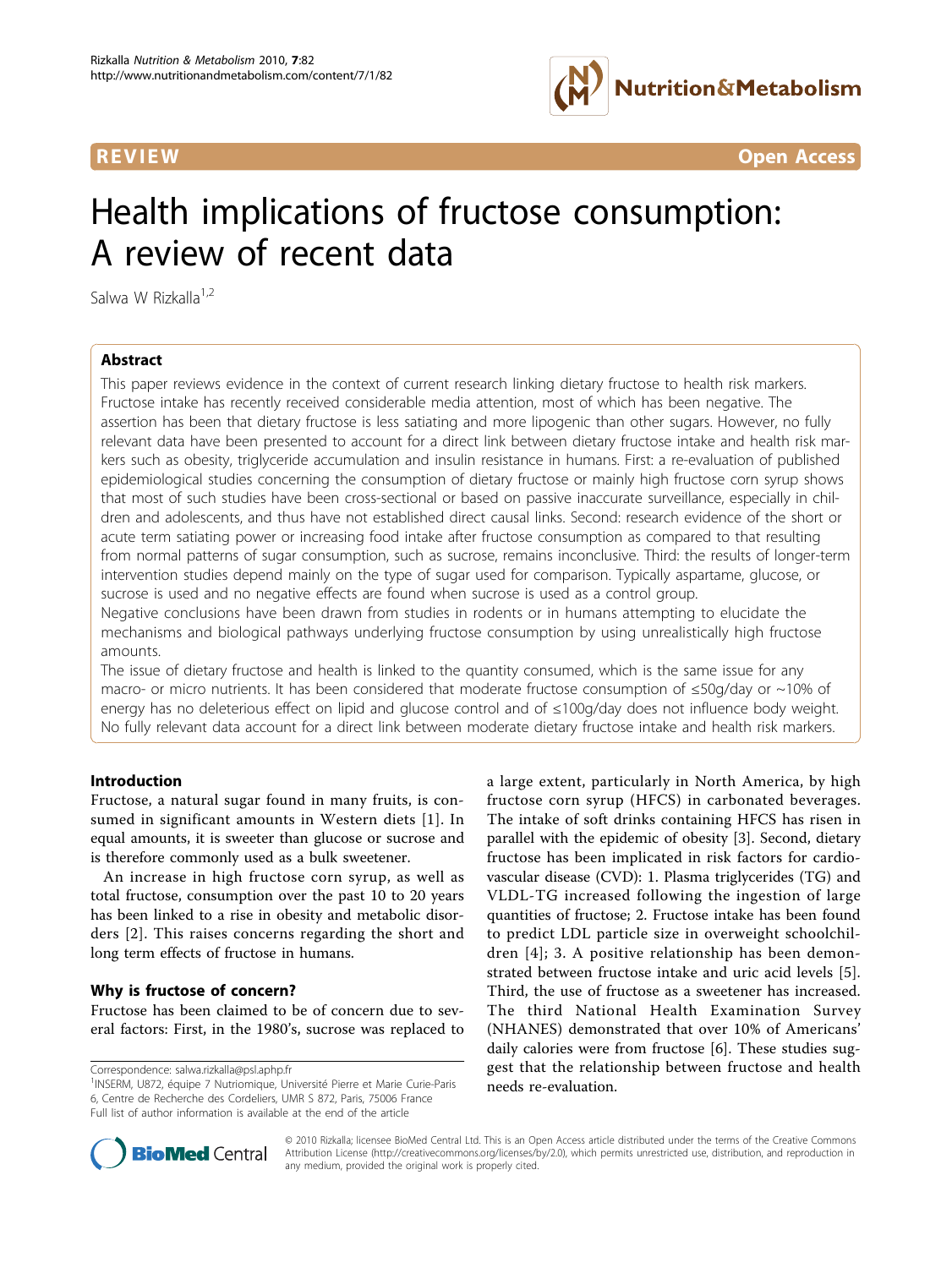#### Fructose consumption and body weight

Lipogenesis from fructose consumption may theoretically be greater than that induced after eating other types of sugars such as glucose and sucrose [[7\]](#page-13-0). But could this be physiologically true?

#### Evidence from experimental studies in animals

The evidence of the action of dietary fructose, but not glucose, on increasing appetite and food intake in acuteterm studies has been derived mainly from experimental studies in animals. Although glucose and fructose utilize the same signaling pathway to control food intake, they act in an inverse manner and have reciprocal effects on the level of the hypothalamic malonyl-CoA, a key intermediate in the hypothalamic signal cascade that regulates energy balance in animals [[8](#page-13-0)]. When injected into the cerebroventricles of rats, fructose has been found to induce increase in food intake via a reduction of hypothalamic malonyl-CoA levels, whereas similar concentrations of injected glucose increased malonyl- CoA suppressing appetite-agonist and food intake [[9](#page-13-0)]. The rapid initial steps of central fructose metabolism deplete hypothalamic ATP level, whereas the slower regulated steps of glucose metabolism elevate hypothalamic ATP level. Consistent with its effects on the [ATP]/[AMP] ratio, fructose increases phosphorylation/activation of hypothalamic AMP kinase causing phosphorylation/ inactivation of acetyl-CoA carboxylase, whereas glucose mediates the inverse effects.

The question has been raised as to whether fructose may induce the same effects if presented in the systemic circulation and not injected directly in the brain. Consequently, Cha et al [[10\]](#page-13-0), demonstrated that when glucose was administered intra-peritoneally, hence entered the systemic circulation, it was rapidly metabolized by the brain, increasing the level of hypothalamic malonyl-Co-A. Fructose administration, however, had the opposite effect on malonyl-Co-A and food intake. Such a finding might appear to set off another alarm bell about the problems of dietary fructose. However, closer inspection reveals that the latter study used only 4 mice, which were injected with a dose of 4g/Kg of body weight, a dose too large to be considered relevant to human nutrition. While this paper demonstrated that high doses of fructose and glucose acted on different pathways, the physiological significance of these results remains unclear. Fructose ingestion is unlikely to increase fructose levels in the cerebrospinal fluid, and plasma fructose levels will never exceed the micromolar range under physiological conditions. Some authors suggested the uncertainty of these effects [[11](#page-13-0)]. Therefore, no evidence of cause for health concern could be drawn from such acute studies in rodents.

The effects of fructose on body weight were further questioned. When rats were fed a high fructose diet (60%) for 6 months then switched to a high fat diet for 2 weeks, leptin levels increased and a state of leptin resistance was found prior to increased adiposity and body weight induced by the high fat diet [\[12\]](#page-13-0). However, in other shorter term studies (3-6 weeks) high fructose feeding (57% in weight) induced insulin resistance and hypertriglyceridemia in rats but failed to induce an increase in body weight [\[13-15](#page-13-0)].

Thus, in rodents while excessively high fructose intake may increase appetite by different mechanisms, its' effect on body weight needs long term dietary periods.

#### Acute studies in humans: fructose, food intake and satiety

Sugars and sugar sweetened beverages have been blamed for causing obesity, but the debate has raged for many years with little resolution [\[16](#page-13-0)]. More recently, the intensity of the debate was fuelled by the hypothesis that HFCS lead to obesity because fructose bypasses food intake regulatory system (insulin and leptin) and favors lipogenesis [[17](#page-13-0)]. It was hypothesized that energy containing drinks, especially those sweetened with HFCS promotes energy imbalance and thereby play a role in the development of obesity. In an acute-term study [[17\]](#page-13-0), 12 normal -weight women consumed meals containing 55, 30 or 15% of total calories as carbohydrate, fat and proteins with 30% of Kcal as either fructose sweetened or glucose sweetened beverages. As expected, glucose excursions and insulin secretion were lower after fructose meals than after glucose ones. This was associated to a decrease in leptin levels, which is an expected consequence of lowering insulin levels. It is important to notice that the reduction in leptin levels remained within physiological normal levels and fluctuated between: 9 ng/ml during the morning and 19.8 ng/ ml by night. After this acute- term study, following only one meal, the authors rapidly suggested that because insulin and leptin (the main regulatory factors of food intake) were lower after fructose meals; they might increase caloric intake and ultimately contribute to weight gain and obesity. Fructose meals should be compared to sucrose the usual sugar and not to glucose which gives extreme levels.

The question was then raised whether HFCS has different effect on satiety than other isoenergetic drinks as sucrose or milk; again this question was investigated in an acute study. In order to have a simple response Soenen and Westerterp [[18\]](#page-13-0) compared the satiating effects of 4800 ml of HFCS, sucrose and milk containing each 1.5 MJ in comparison with a diet drink with no energy. They measured satiety by a visual analogue scale and by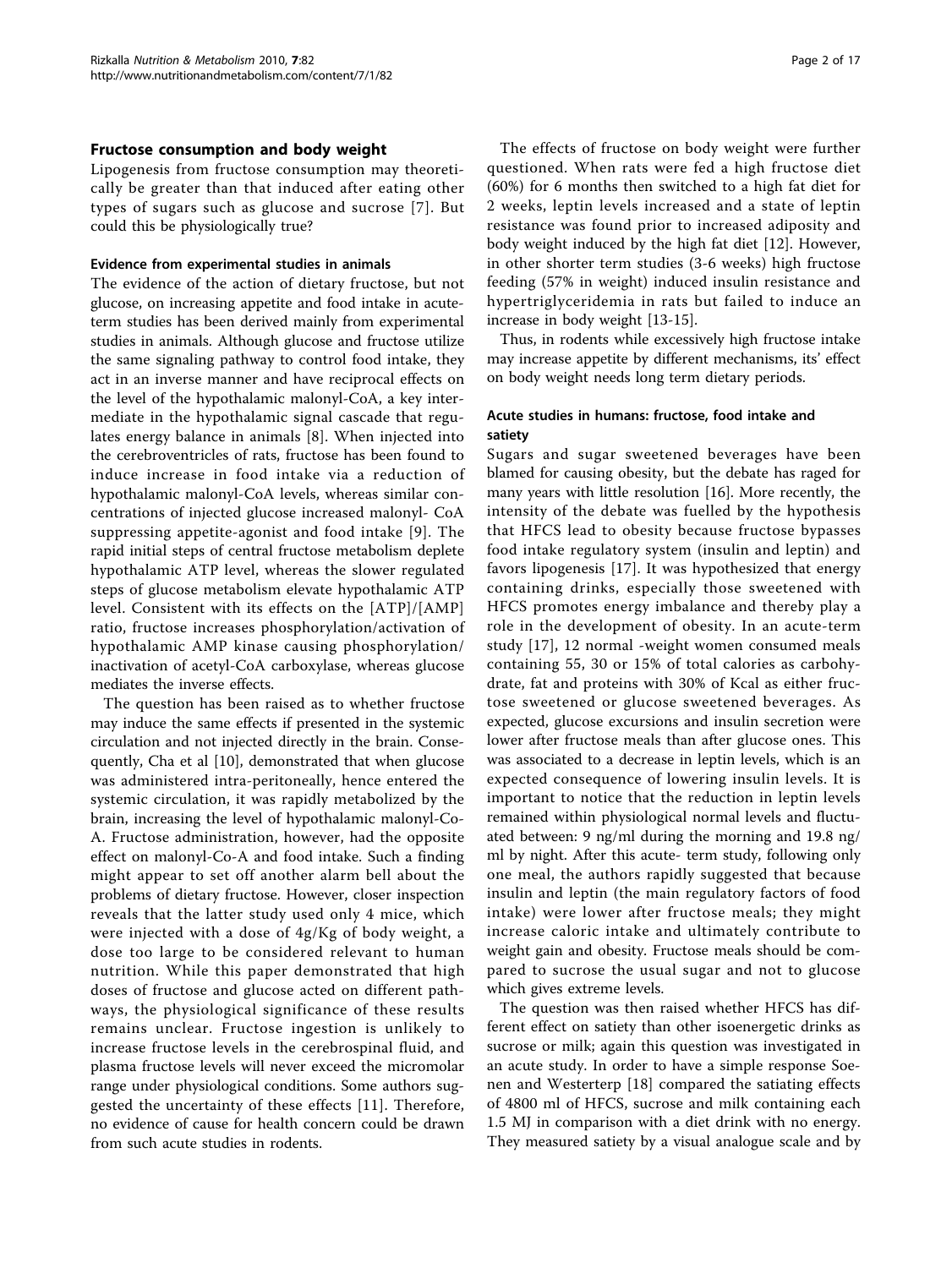determining the satiety hormones (leptin and ghrelin) concentrations. They concluded that energy balance consequences were the same between the three isoenergetic drinks evaluated. Therefore, fructose in term of satiety is not different from that of usually consumed sugar and even that of another isocaloric drink (milk).

In another study Akhavan et al [[19\]](#page-13-0) aimed to evaluate whether HFCS in soft drinks is different from sucrose solutions. They compared solutions containing sucrose, HFCS, or various ratios of glucose to fructose (G50:F50) on food intake, average appetite and on plasma concentrations of glucose, insulin and ghrelin. Measurements were taken from base line to 80 minutes only. The authors of the latter paper concluded that all the solutions tested do not have significantly different effects on subjective and physiologic measures of satiety at a subsequent meal. Therefore, there is no solid evidence that sucrose, when consumed in its intact form, would confer any benefits over HFCS, which contains the 2 unbound monosaccharides.

Similarly, in a 24 hour study Stanhope 2008 [[20\]](#page-13-0) and Melanson [\[21](#page-13-0)] did not find substantially different effects between meals with either sucrose or HFCS on 24 hour plasma glucose, insulin, leptin and ghrelin levels. Even TG profiles were found to be similar between the two tests. These responses were found to be intermediate between the lower responses after the pure fructose syrup consumption and the higher responses after glucose solution ingestion. There was no difference in food intake during a meal consumed 50 min later or in the components of food intake regulatory mechanisms.

#### Chronic studies in humans

Although acute fructose consumption could not stimulate leptin secretion, an increase in fasting leptin levels was detected after chronic high fructose intake (1 to 4 weeks) in healthy individuals, which may suggest that high fructose feeding may suppress food intake in the long term [\[22](#page-13-0)]. Another long term study in overweight/ obese humans showed no change in body weight after 10 week-supplementation with glucose or fructose, indicating that the effect of fructose or glucose on food intake might not differ on long term bases [\[23](#page-13-0)].

In a cluster randomized controlled study [\[24](#page-13-0)], the effect of a focused educational intervention program on carbohydrate sweetened beverage consumption and overweight was studied using 644 children (7-11 years old). Children participated in a program designed to emphasize the consumption of a balanced diet and to discourage the consumption of sweetened drinks (mainly by sucrose: glucose/fructose). Sweetened drink consumption decreased in the intervention group and increased in the control one. Parallel changes in BMI occurred in each group, but without any difference between the two groups. Therefore, no conclusion could be given on appetite or body weight even if fructose is present as a part of sucrose.

#### Epidemiological studies

The recent epidemiological study of Vos et al [[6\]](#page-13-0) created new concern in regards to fructose consumption. These authors analyzed data from the US population who had participated in the NHANES III study, collected from 1988 to 1994. 21,483 adults and children 2 years of age or older were included in this study. Investigators found that fructose consumption had increased to 54.7g/d (10.2% of total caloric intake), compared to 37  $g/d$  (8%) of total intake in 1977-1978. The consumption was highest among adolescents (12-18 years) at 72.8g/d (12.1% of total calories). They showed that over 10% of Americans' daily calories were from fructose [\[6\]](#page-13-0).

Bray et al [\[25\]](#page-13-0) suggested that the increase in obesity in the last 35 years has paralleled the increasing use of high-fructose corn syrup (HFCS), which first appeared just before 1970. Current soft drinks and many other foods are sweetened with this product because it is inexpensive and has useful manufacturing properties. The fructose in HFCS and sugar makes beverages very sweet, and this sweetness may underlie the relationship between obesity and soft drink consumption. Indeed in the United States, HFCS has increasingly replaced sucrose in many foods and sweetened beverages, a fact that might appear to strengthen the hypothesis that there is a relationship between fructose and obesity. The parallelism between the increase in the consumption of high fructose corn syrup and dietary fructose and the rise in obesity over the past 10-20 years, linked fructose to the rise in obesity and metabolic disorders, mainly in the United States.

This is not the case in Europe or outside the United states, where fructose is consumed mainly from sucrose and fructose consumption is linked mainly to sugar consumption. Moreover, the evidence from metabolism studies on fructose alone is irrelevant to the HFCS and weight gain debate. Most of the studies dealing with the causes of obesity and over-weight have centered on HFCS [\[26](#page-13-0)].

#### Cross-sectional studies

In a cross sectional study, when correlating the BMI of the NHANES 1988-1994 cohort to the results of 24 hour dietary recall and one food frequency questionnaire by a multivariate regression model, a positive association was found between consumption of carbonated soft drinks and the BMI of females [[27\]](#page-13-0). Using a continuing survey of food intake for individuals (CSFII) in another cross-sectional study, Forshee et al [[28](#page-13-0)] found that BMI had a statistically positive relationship with diet carbonated soft drink consumption for both boys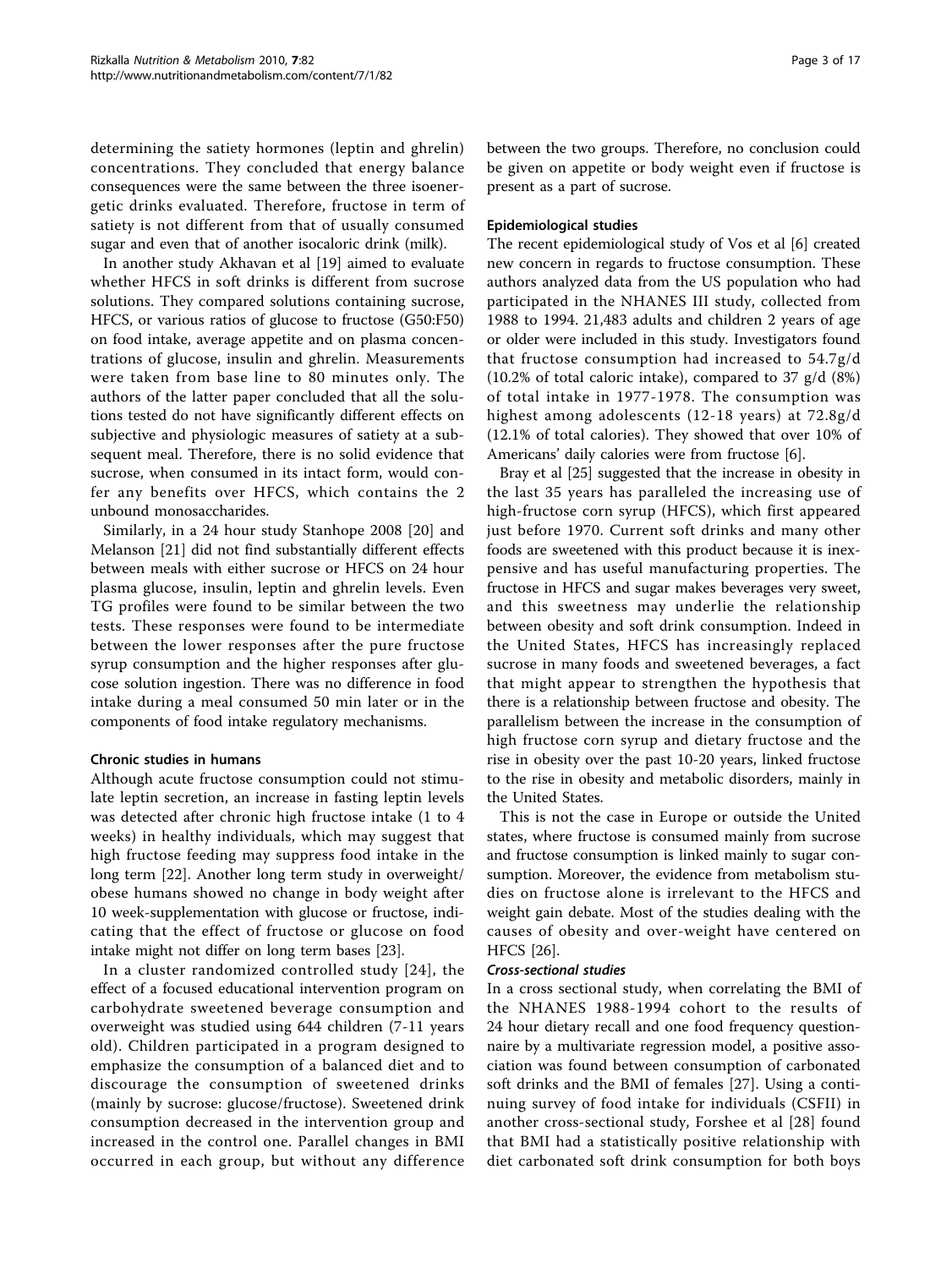and girls (n= 1749) children (6-11 years) and adolescents (12-19 years). Other cross-sectional studies in American children demonstrated a positive correlation between soft drinks and BMI [[29,30](#page-13-0)]. When looking at Pacific Island children living in New Zealand, where HFCS is very limited, the consumption of sucrose has been evaluated and correlated to body weight. The obese children consumed more of all types of food with no difference between obese and non obese children's consumption patterns [[30\]](#page-13-0).

Most of the cross-sectional studies included no controls for sedentary behaviors, physical activity, and energy intake from other sources other than beverages in the model. Moreover, in these studies BMI and beverage consumption were self-reported and hence subject to measurements errors. Causal relationship cannot be made from cross-sectional study design.

In longitudinal epidemiologic studies, such as the US Growing Up Today Study (GUTS) in a cohort of more than 10,000 males and females (9-14 years in 1996), authors did not find a correlation between BMI and snack food consumption, including sugar-sweetened beverages [[31\]](#page-13-0) when controlling for total energy [\[32](#page-13-0)]. In the North Dakota Special Supplemental Nutrition Program for Women, Infants, and Children (WIC) [\[33](#page-13-0)], no significant association was detected between any of the beverages evaluated and BMI. Even in another study among 30 children aged 6-13 years attending the Cornell Summer Day in 1997 [[34\]](#page-13-0), excessive sweetened drink consumption (>370g/day) did not correlate with weight gain. Again results of these longitudinal studies are not conclusive. Most of the positive correlations presented disappeared when corrected by total energy.

Meta-analysis linking soft drink consumption and body weight demonstrated conflicting results. One meta-analysis of 12 studies in children and adolescents [[35\]](#page-13-0) failed to find a positive association between soft drink consumption and body weight, where as another meta-analysis dealing with 88 studies found an association [\[36](#page-13-0)].

#### Conclusion

The relation between HCFS and obesity has been derived mainly from epidemiological studies trying to relate the increase in consumption of dietary fructose and HFCS on one hand and to the increase in obesity (see ref [\[37\]](#page-13-0). In the epidemiological, cross -sectional and longitudinal studies, the overall evidence for a positive correlation between consumption of soft drinks and overweight is limited. Causal inferences cannot be made from cross-sectional study designs with values subjected to measurement error. The interventional acute studies (24 hours) found that fructose is thought to be associated with insufficient secretion of insulin and leptin and suppression of ghrelin when compared with pure glucose. Such a difference, however, could not be demonstrated when HFCS compared with sucrose, the commonly consumed sweetener. In addition appetite and energy intake do not differ in the acute-term. There are no long-term interventional studies investigating the direct relationship between HFCS and body weight [\[38](#page-13-0)], with the exception of Tordoff et al [\[39](#page-13-0)] who compared the consumption of 4 bottles of soda/day (1135g) as HFCS or as soda sweetened with aspartame for 3 weeks. Unsurprisingly, subjects who consumed the HFCS as extra calories gained more weight than those consuming the soda with aspartame. There is evidence that body weight increases when calorie intake is in a positive balance, regardless of whether this is due to HCFS, fat, proteins or any other form of calories. Moreover, in a recent meta-analysis, no significant effect of fructose consumption could be demonstrated on body weight with doses  $\leq 100$ g/day in adults [\[40](#page-13-0)]. Unfortunately the recent focus on HFCS has done little to resolve the role of sugars in contributing to energy imbalance.

Meanwhile, a positive effect of fructose on satiety was demonstrated in the 1990's. The group of Rodin et al [[41-43\]](#page-13-0) demonstrated that the intake of 50 g fructose alone as the sole source of carbohydrate, either in solution or in the form of puddings 2 hours 25 minutes before a meal, caused a decrease in appetite and lipid intake. Therefore, this could even be used as an adjunct to weight control efforts.

#### Important points

It is clear that fructose is poorly absorbed from the digestive tract when it is consumed alone. However, absorption improves when fructose is consumed in combination with glucose and amino acids [\[44](#page-13-0)]. In addition, the principal sweetener in soft drinks in the US, HFCS, is not pure fructose but a mixture of fructose (55%) and glucose (45%). HFCS is predominately present as HFCS-55 (55% fructose, 41% glucose, and 4% glucose polymers) or HFCS-42 (42% fructose, 53% glucose and 5% glucose polymers) [[26\]](#page-13-0). Therefore, the term "high fructose corn syrup" is not a good descriptor of its composition, but the term was mandated to distinguish the newly developed fructose-containing corn syrup from traditional all-glucose corn syrups. Factors that may account for the different effects of fructose alone or a mixture of fructose and glucose could be its gastrointestinal effects and absorption characteristics [\[45\]](#page-13-0).

It should also be noted that even in a study that increased further the concerns about fructose intake [\[4](#page-12-0)], which looked at overweight Swiss children, the authors could not demonstrate any correlation between fructose intakes and adiposity or any other lipid variables in children (cholesterol, triglycerides), with the exception of LDL particle's size.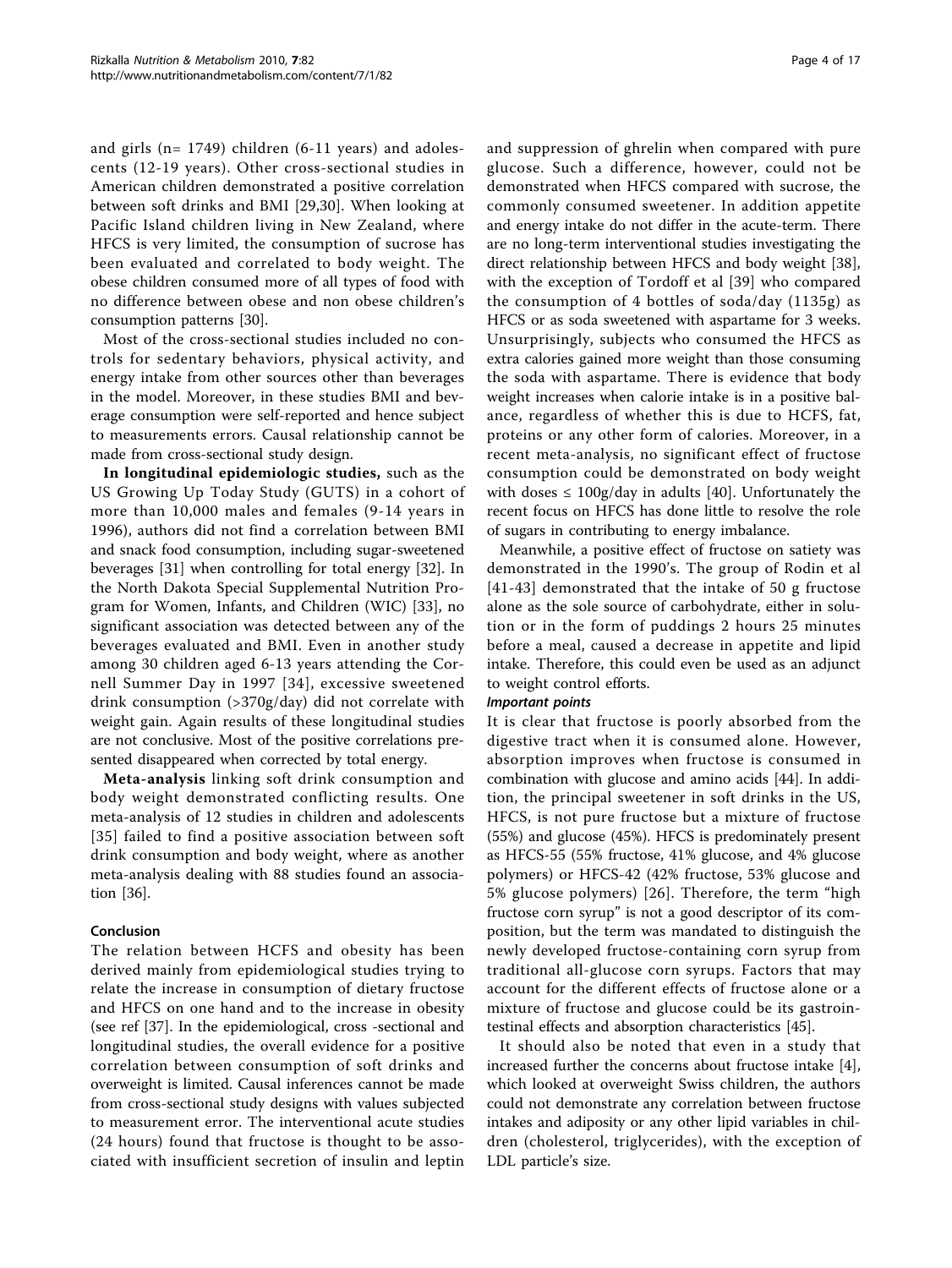Clearly fructose itself is not driving the obesity epidemic, but there is evidence supporting the possibility that refined carbohydrates in general could have a contributory role, if not a major one. Very recently, this problem has been attributed to all added sugars (highfructose corn syrup or fruit-juice concentrates), and not only added fructose [[46\]](#page-13-0).

Fructose intake as well as HFCS may be a contributor, but it's not the sole problem. Obese subjects consume too many calories for their activity level, including too much fat, protein and sugar. It is clear that energy imbalance for most individuals is caused by energy intake exceeding expenditure. A dietary solution to obesity remains elusive, but focusing on reducing one food item is unlikely to succeed[\[47,48\]](#page-13-0). Moreover, overweight and obesity are influenced by many genetic [\[49](#page-13-0)-[51\]](#page-13-0) and environmental factors [[52](#page-13-0)]: for instance:

a) promoting water consumption can prevent overweight among children in elementary school [[53](#page-14-0)]; b) habituation on behavioral and physiological responses to repeated presentations of food [[54\]](#page-14-0); c) addressing specific eating patterns [\[55](#page-14-0)] and d) efforts to reduce fast food portion size [\[56](#page-14-0)].

Whatever the cause of obesity, based on the currently available evidence, an expert panel formed by the Centre of Food Nutrition and Agriculture Policy concluded that HFCS does not appear to contribute to overweight and obesity any differently than other energy sources [\[26](#page-13-0)].

## Fructose, lipogenesis and cardiovascular risk factors

Another concern with fructose intake is that it may induce hypertriglyceridemia and lipogenesis. Theoretically, fructose consumption can result in increasing TG synthesis [[57](#page-14-0)].

#### Intestinal absorption

fructose is absorbed from the intestine via glucose transporters 5 (GLUT 5), then it diffuses into the blood vessels through GLUT 2 or 5 [\[58](#page-14-0)], but mainly by GLUT 2. Contrary to glucose, fructose absorption from the intestinal lumen does not require ATP hydrolysis and is independent of sodium absorption, which results in massive fructose uptake by the liver [[59\]](#page-14-0).

#### Hepatic metabolism (Figure 1)

The hepatic metabolism of fructose differs also greatly from that of glucose. Contrary, to glucose, fructose is metabolised exclusively in the liver by fructokinase (Km: 0.5 mM). Glucose, however, tends to be transported to the liver but could be metabolized anywhere in the body by glucokinase (Km of hepatic glucokinase: 10mM).

In the liver glucose is first phosphorylated by glucokinase to give glucose-6-phosphate, which is then converted to fructose -6-phosphate, and further to fructose 1,6-bisphosphate. This process is regulated by the ratelimiting enzyme phosphofructokinase, which in inhibited

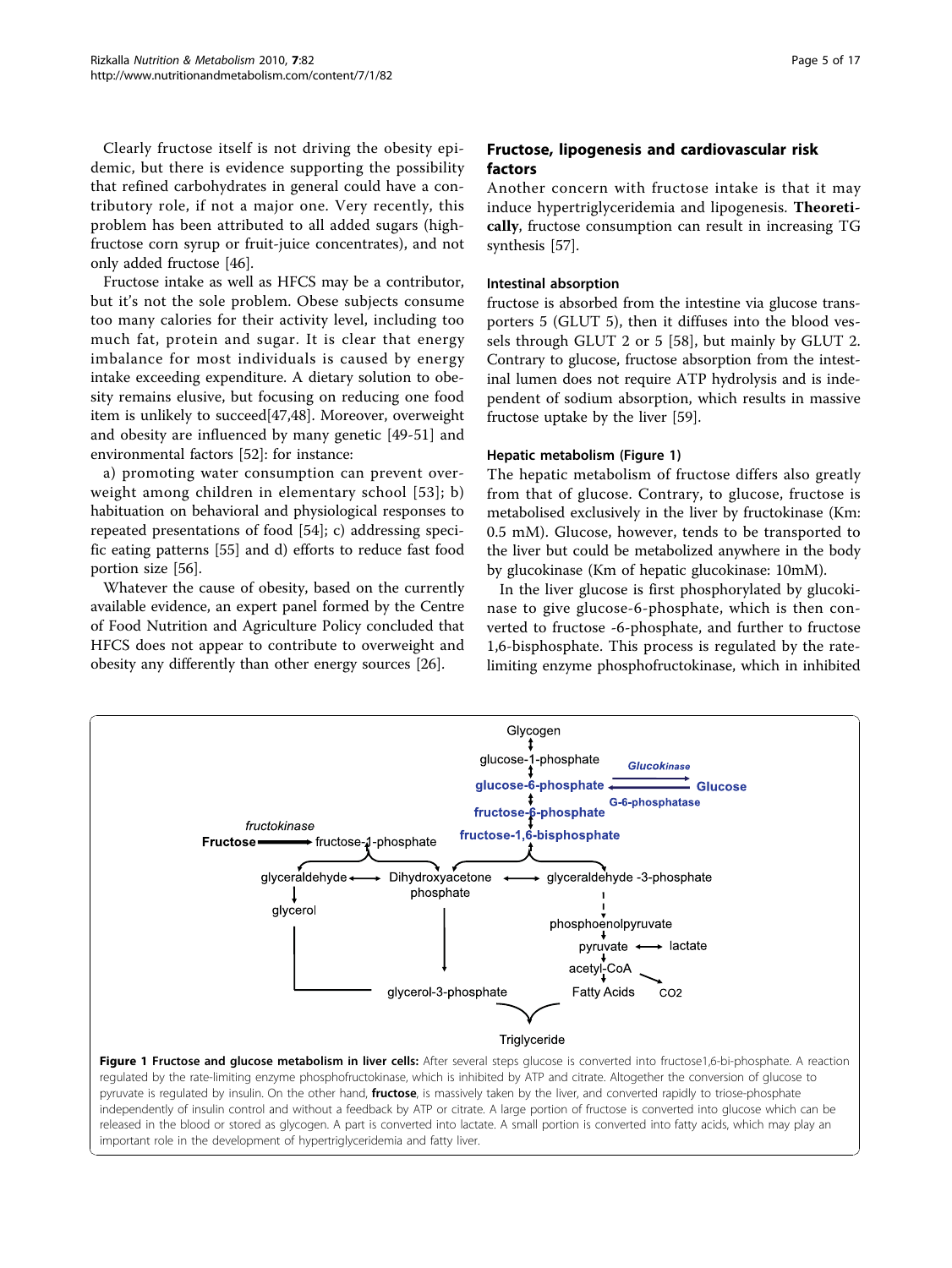by ATP and citrate. Fructose 1,6-bisphosphate is converted into pyruvate prior to entry into the Krebs cycle. The hepatic conversion of glucose to pyruvate is regulated by insulin.

In contrast, the conversion of fructose into triose-Phosphate is a rapid process independent of insulin. Fructose bypasses the main regulatory step of glycolysis (the conversion of glucose-6-phosphate to fructose 1,6 bisphosphate controlled by phosphofructokinase) and hence can continuously enter the glycolytic pathway. This rapidity is due mainly to the low Km of fructokinase for fructose, and the absence of negative feedback by ATP or citrate [[60](#page-14-0)]. A portion of triose-phosphate produced from fructose can subsequently be converted into pyruvate and oxidized into CO2 and water. Another portion is converted into lactate to be released into the circulation [[61\]](#page-14-0). The major portion of the triose-phosphate produced from fructose is converted into glucose and glycogen through gluconeogenesis [[62](#page-14-0)]. At the end, part of the carbons from fructose can be converted to fatty acids. Simultaneously, fructose inhibits hepatic lipid oxidation favouring fatty acid reesterification and VLDL-triglyceride synthesis [[63](#page-14-0)]. Therefore, fructose can rapidly and without any control produce glucose, glycogen, lactate, and pyruvate, providing both the glycerol and acyl portion of acyl-glycerol molecules. These particular substrates and the lack of regulation of this pathway could result in large amounts of TG that can be packed into very-low density lipoproteins by the liver.

It is essential to note that the general disposition of fructose carbon between its major end products is modified by nutritional and endocrine status [[64](#page-14-0)]. Once fructose has been catabolized to three-carbon molecules its subsequent metabolic fate is identical to that of glucose. Hence, fructose can also be converted to glycogen once a positive energy balance has been established. On the other hand, glucose is mainly stored as glycogen in the liver, but high glucose levels may increase formation of glycerol -3 phosphate and accelerate hepatic triglyceride production [\[65\]](#page-14-0).

#### TG Clearance

Moreover, as VLDL goes into the bloodstream, these TG can be hydrolyzed by lipoprotein lipase (LPL) into non-estrified fatty acids and monoacylglycerol. These components could be taken by adipose tissue to resynthesise TG. However, fructose consumption does not lead to insulin stimulation resulting then in low insulin excursions that may affect LPL-stimulated lipolysis and thus contribute to reduced TG clearance. Therefore, fructose consumption has been suggested to induce both increased hepatic TG that can be packed into verylow density lipoproteins by the liver and reduced TG clearance by adipose tissue.

#### Intestinal origin of TG

Fructose-induced hyperlipidemia has been also hypothesized to be of intestinal origin. Jeppesen et al [[66](#page-14-0)] demonstrated that the addition of 50 g fructose to an oral fat load (40 g) resulted in higher postprandial concentrations of triglycerides and retinyl palmitate in plasma and lipoprotein fraction (of intestinal origin). These results were found to be more pronounced with high fasting plasma triglyceride concentrations. The increase in plasma TG induced by high fructose diet in hamsters, was demonstrated to originate from fructose conversion into fatty acids within the enterocytes, with overproduction of apoB-48-containing lipoprotein [[67,68\]](#page-14-0).

#### Evidence from experimental studies in animals

Evidence of fructose induced lipogenesis comes mainly from studies in rodents [[69,70](#page-14-0)]. In fact, evidence exists that consuming large amounts of fructose leads to the development of a complete metabolic syndrome in rodents [[71-73\]](#page-14-0).

In the liver, the ability to metabolize fructose more rapidly than glucose into different metabolites has been demonstrated in rats [[74\]](#page-14-0). The ratio of fructose metabolism/glucose metabolism (F/G) varies between a minimum of 3 for lactic acid, pyruvic acid, CO2 and free fatty acids, and a maximum of 19 for glyceraldehydeglycerol.

On the other hand, it has been demonstrated that feeding rats with 75% (w/w) fructose or glucose diets increased the capacity for triglyceride formation from glycerol-3-phosphate by rat liver homogenates and increased incorporation of [1,3-14C] glycerol into hepatic TG by the intact animal [[65](#page-14-0)]. Hepatic TG production changed with a similar time-course characteristic for each diet. However, the 75% fructose diet produced a greater increase in both determinations, reaching a maximum after 11 days. Despite the increase in hepatic TG formation by both high-sugar diets, only the 75% fructose diet resulted in a consistent and sustained increase in serum TG. These results were suggested to be due to differences in the fractional rate of serum TG removal between the two groups. The authors proposed that high glucose intake most likely produces an early acceleration in the fractional rate of TG removal that fully compensates for any increased production, which could be related to increased insulin stimulated-adipose tissue lipoprotein lipase activity [\[75\]](#page-14-0) and accelerated adipose tissue lipogenesis [[76-78](#page-14-0)]. This is not the case with fructose, which does not stimulate insulin secretion.

Studies dealing with mechanisms underlying fructoseinduced lipogenesis provided sufficient evidence in animals [[79](#page-14-0)]. Enzymes implicated in hepatic lipogenesis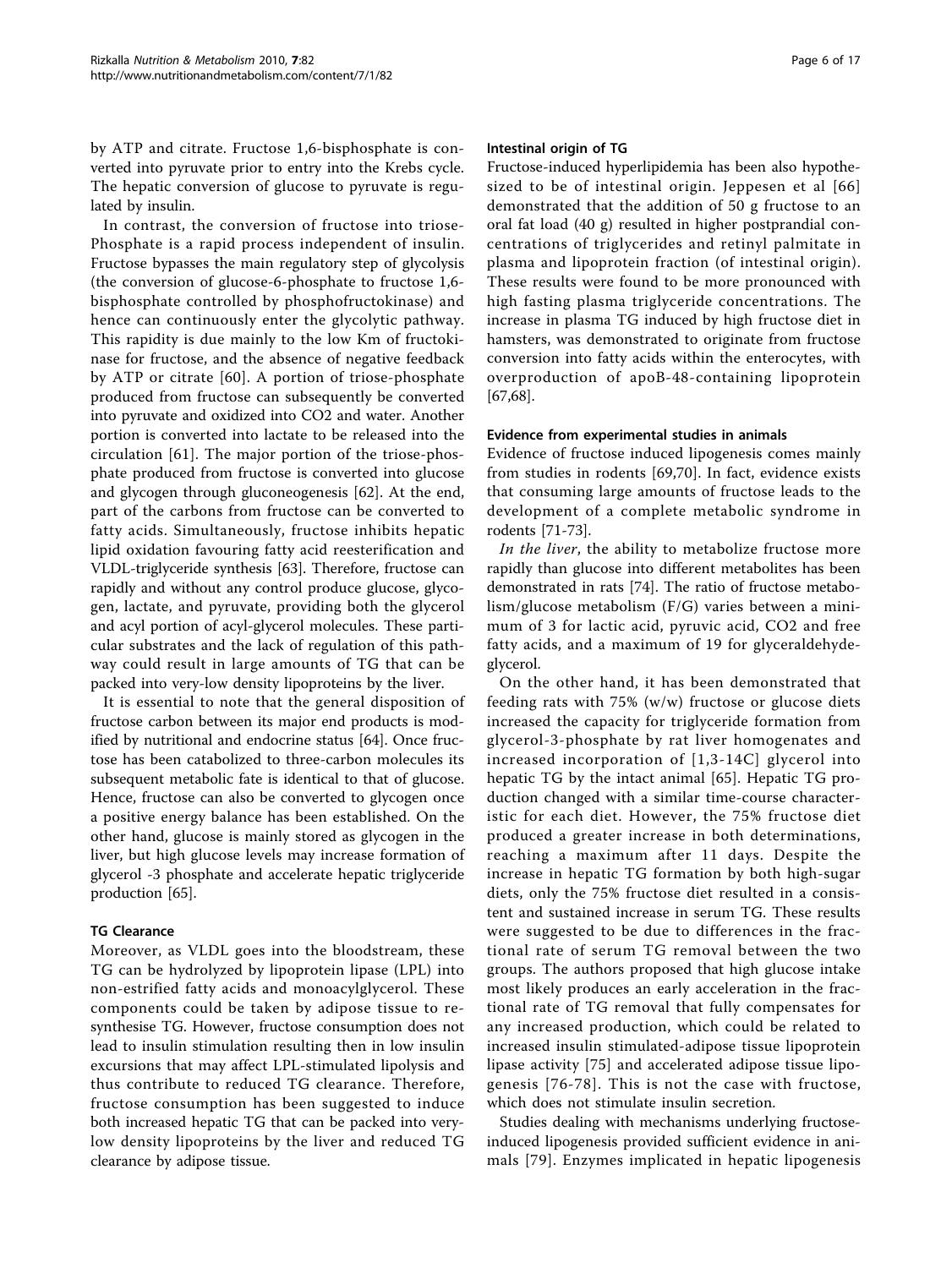were found to be increased by high fructose diets: Seven days on 60% fructose diet [\[80\]](#page-14-0) induced an increase in hepatic sterol regulatory element binding protein (SREBP-1) expression, which is a key transcription factor responsible for regulating fatty acid and cholesterol biosynthesis, as wall as lipogenic gene expression including fatty acid synthase (FAS) and acetyl Co-A carboxylase in mice. It is of interest that glucose feeding could induce, via insulin stimulation, a short-term peak induction of SREB, whereas fructose caused gradual increasing of SREBP-1c activity, providing evidence that lipogenesis can be independent of insulin control, but may depend on carbohydrate availability [\[81\]](#page-14-0).

Other studies dealing with the effect of high fructose feeding on mitochondrial and peroxisomal  $\beta$ -oxidation found that fructose has been implicated in reducing  $PPAR\alpha$  in rat hepatocytes. Eight weeks of a high fructose diet induced a decrease in  $PPAR\alpha$ , which is a ligand activated nuclear hormone receptor responsible for inducing mitochondrial and peroxisomal  $\beta$ -oxidation [[82](#page-14-0)]. Therefore, fructose might induce hepatic cellular lipid accumulation due to decreased lipid oxidation following reducing  $PPAR\alpha$ .

Of interest, lipid accumulation in fructose-fed rodents has been suggested to be through intestinal flora. Recently, it has been shown the dietary alteration of intestinal flora increased levels of plasma lipopolysaccharides (endotoxin). Fructose fed mice were found to produce endotoxinemia and fatty liver that could be prevented with antibiotic treatment [[83](#page-14-0)], suggesting a bacterial origin of fructose induced fatty liver.

#### Adiposity and fat storage in adipose tissue

Indeed high fructose feeding has been found to cause an increase in adiposity. High dietary fructose intake and increasing body adiposity is clearly linked in both rats submitted to 57% dietary fructose [[69](#page-14-0),[84,85\]](#page-14-0) and in mice consuming fructose containing soft drinks (HFCS, 15%, 61 Kcal/100ml, 52 g/day) [[86\]](#page-14-0). The increased adipose tissue mass in 3 or 6 week-fructose fed rats has been attributed in part to decreased isoproterenol-stimulated lipolysis and to the increased antilipolytic action of insulin [[69](#page-14-0)]. Lipogenesis in rats, however, is found to be shifted to the liver because fructose feeding: 1. activates lipogenic enzymes such as fatty acid synthase and malic enzyme in the liver but not in the adipose tissue [[72,87](#page-14-0)], and 2. depresses conversion of glucose to lipids in adipose tissue [\[13](#page-13-0),[87,88\]](#page-14-0). Nevertheless, a recent study demonstrated that very long periods (6 months) on HFCS might increase adipose tissue fat in Sprague Dawley rats [[89\]](#page-14-0).

Similarly, intracellular lipid accumulation in the cytoplasm of muscle fibres has been demonstrated after several weeks of high sucrose diet, not a pure fructose diet, leading to insulin resistance [\[90](#page-14-0)].

Therefore, in animals a high fructose diet induces lipogenesis mainly in the liver or muscle fibers but not in the adipose tissue. However the increased adiposity in adipose tissue would most likely be due to decreased lipid mobilization. Various mechanisms were implicated. These results were induced with high doses of fructose either as dietary fructose or as drinks; and therefore, these effects in rodents could no be extrapolated to effects with physiologically significant amounts in humans.

#### Acute studies in humans

In an attempt to understand the mechanisms involved in fructose-induced hypertriglyceridemia and its contribution to de novo lipogenesis in an acute setting, in humans, the group of Frayn [[91](#page-14-0)] used a high dose of fructose 0.75g/Kg body weight in a liquid breakfast of mixed macronutrients. [2H2] Palmitate and [U13 C] fructose or [U13 C] glucose were added to trace the handling of dietary fats and the fate of dietary sugars in the body. Compared with glucose, fructose consumed with the fat-containing liquid increased the 4-h appearance of the meal's fatty acid in VLDL. They found, however, that the large amount of fructose used led to impaired triacylglycerol clearance rather than contributing to de novo lipogenesis.

In addition, Parks and co-workers [[7\]](#page-13-0) aimed to determine the magnitude by which acute consumption of fructose in a morning bolus would further increase TG concentrations after the next meal. Six healthy subjects consumed carbohydrate boluses of sugar (85g each) in a random order followed by a standard lunch 4 hours later. Subjects consumed either a control test of glucose (100%), a mixture of 50: 50 or 25:75 (wt:wt) glucose: fructose. The investigators demonstrated that post meal lipogenesis increased in proportion to fructose concentration in a beverage: from 7.8% for 100g glucose beverage to 15.9% after a mixture of 50g glucose: 50g fructose and 16.9% after a mixture of 25g glucose: 75g fructose beverage. Body fat synthesis was measured immediately after the sweet drinks were consumed. This study concluded that fructose has an immediate acute lipogenic effect; with greater serum TG level in the morning, and after a subsequent meal, even if consumed as a small amount in a mixture of sugars. The small amount was either 50g or 75g taken with glucose in a beverage. However, it is misleading to suggest that the consumption of a specific food or food ingredient was the cause of obesity and the rise of Type 2 diabetes. Similar results with high fructose-sweetened beverages showed an immediate increase of acute 24-hour TG in obese men and women [\[92\]](#page-14-0).

On the other hand, the fate of fructose may be its oxidation and not only TG accumulation. Using an oral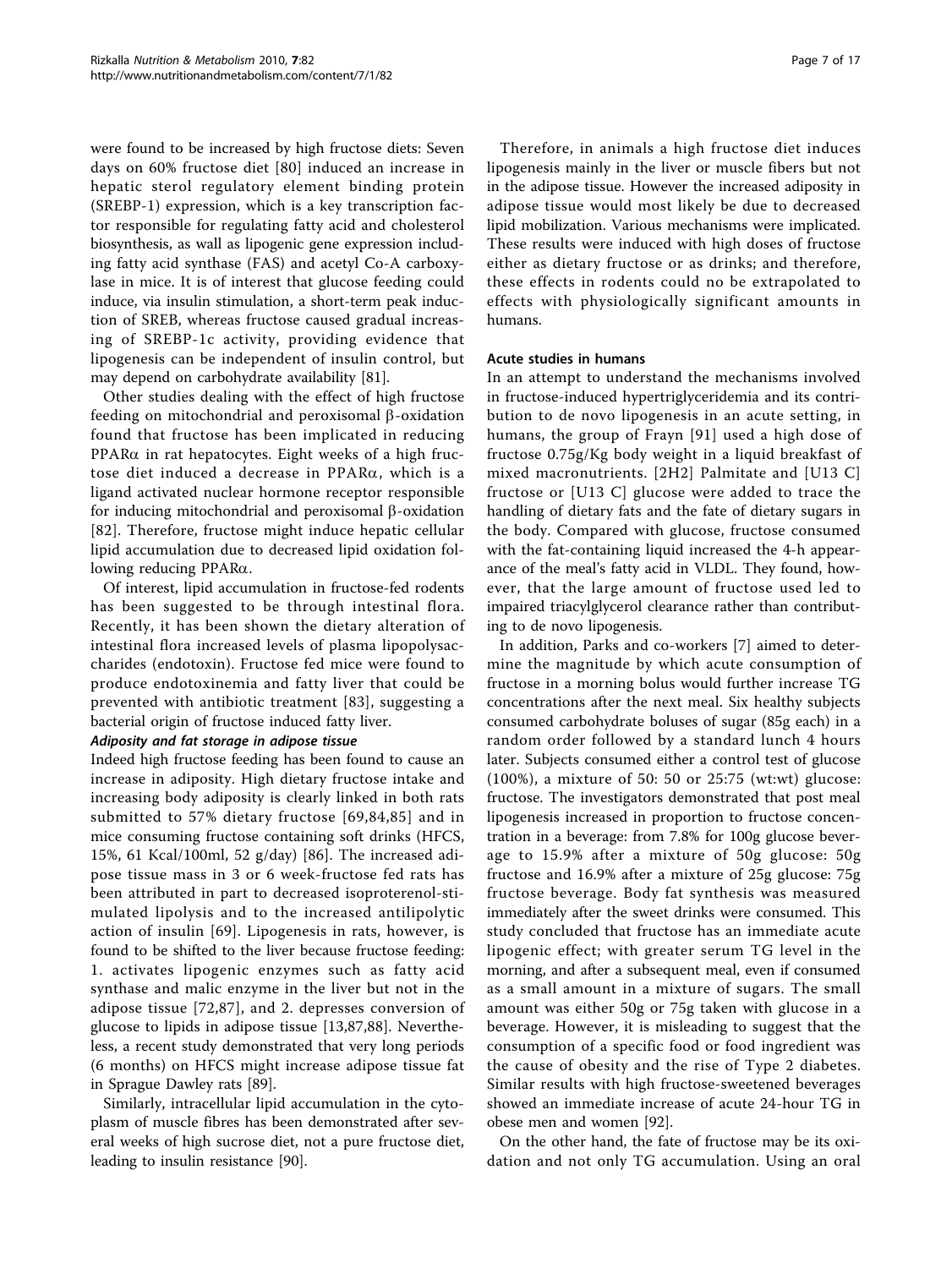<span id="page-7-0"></span>fructose load of 0.5 or 1 g/Kg (diluted in water), Delarue et al [\[93\]](#page-14-0) reported that 56% or 59% of fructose load was oxidized over 6-h study. Again, a very high dose of fructose was used to examine this pathway.

The studies cited above used high amounts of fructose with or without labeled fructose to induce hypertriglyceridemia in an acute setting to evaluate underlying mechanisms. We can not draw negative conclusions about moderate amounts of fructose as the cause of obesity epidemic from these studies.

#### Chronic studies in humans

Swarbrick et al [[94\]](#page-14-0), evaluated the metabolic effect of 10 week consumption of fructose-sweetened beverages (25% of total carbohydrates). The authors demonstrated that the consumption of fructose-sweetened beverages increased postprandial TG and fasting apo B concentration. They suggested that long-term consumption of diets high in fructose could lead to an increased risk of cardiovascular diseases. Nevertheless, the conclusion was drawn after a study undertaken in only 7 overweight or obese postmenopausal women with special metabolism and a special type of adiposity. Limitations of this study are mainly due to the substantial variations of postprandial TG, (see Figure 2-A). The presented SEMs are great with expected high and overlapping SD values. Moreover, this study in one group consuming fructose sweetened beverages lacks comparison with another group consuming sucrose sweetened beverages.

Later, the same group [\[23\]](#page-13-0) using a similar protocol, but in a group of overweight/obese subjects (16 men and 16 women), compared the effect of glucose to that



energy intake in overweight/obese humans (G=glucose group: n= 14; F= fructose group: n= 17); values are means ± SEM, \* :p < 0.05 vs 0wk in the fructose group (figures adapted from Stanhope et al [[23](#page-13-0)]).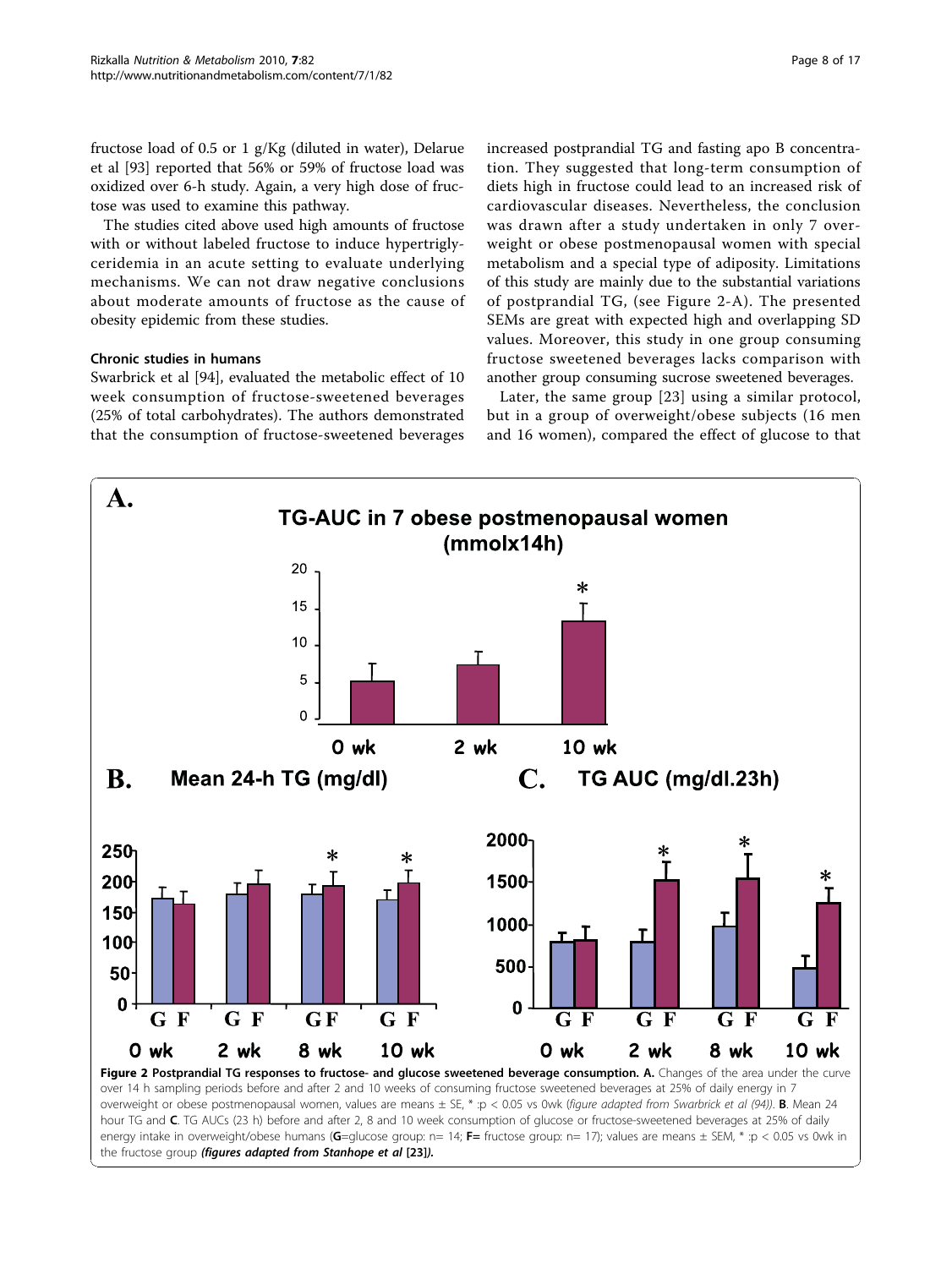of fructose- sweetened beverages providing 25% of energy requirements for 10 weeks in overweight and obese subjects on visceral adiposity, plasma lipids and insulin sensitivity. The carbohydrate intake of these subjects was 25% from sweetened beverages and 30% complex carbohydrates. This means that fructose or glucose represented half of the provided carbohydrates; as mentioned in the study: this amount was higher than 15.8% (the current estimate for the mean intake of total added sugars by Americans [[95\]](#page-14-0)). The authors evaluated the effect of the sweetened beverages with an *ad libitum* diet, meaning that subjects could eat as much as they want without any special recommendation or counseling concerning food intake. As expected both groups exhibited significant increase in body weight, fat mass, and waist circumference, without any difference between the two groups. The authors said that visceral adipose volume was significantly increased only in subjects consuming the fructose-sweetened beverages. However, it was not clear how total visceral adipose tissue was measured. The authors cited that they had done a CT scan at the umbilicus level. This means that this was in a one cross section at one level. Moreover, even by DEXA measurements (Dual energy X-ray absorptiometry) visceral or subcutaneous adipose tissue could not be estimated precisely. Therefore, it is misleading to say that in such a study visceral fat is increased by fructosesweetened beverages. On the other hand, it is not surprising that high amounts of fructose might induce postprandial hypertriglyceridemia as well as increase fasting LDL and apo B. The limitation of this study is the great variations in the SEM presented (figure [2B](#page-7-0) and [2C](#page-7-0)). In addition, while it is true that fructose consumption increased the 23-hour postprandial TG AUC as well as the mean 24h TG compared to results before fructose consumption, there was no significant difference between glucose- and fructose-sweetened beverage consumptions (Figure[2B](#page-7-0) and [2C](#page-7-0)).

Havel et al [\[92\]](#page-14-0) demonstrated later that the increase in TG excursions during 24 hours (Area under curve) of fructose beverages depends mainly on the degree of insulin resistance of obese subjects.

Recently, Lê et al [\[96\]](#page-14-0) found that a 7-day hypercaloric high-fructose diet (3.5 g fructose/kg/day, +35% energy intakes) increased ectopic lipid deposition in liver and muscle and fasting VLDL-TG as could be expected with these high amounts. The alteration in plasma lipids was more pronounced in a group of healthy offspring of patients with type 2 diabetes, who might be more susceptible to developing lipid alterations when subjected to high fructose intake. This is in agreement with the finding of the same group in 7 healthy men [[22](#page-13-0)] demonstrating that four weeks of a high fructose diet containing 1.5 g fructose/kg body weight/day increased plasma TG but without causing liver or muscle lipid deposition or insulin resistance in these healthy subjects.

One of the effects of fructose intake is a suppression of plasma free fatty acids, which suggests an inhibition of adipose tissue lipolysis [[97\]](#page-14-0). While this has been confirmed in rats on isolated adipocytes [[69\]](#page-14-0), the same effect has been shown in healthy subjects after 7 days on a high fructose diet [[98](#page-14-0)].

In humans, in acute as well as in chronic studies, high (>15% Energy, more than 50g/day), fructose feeding has been found to elevate daylong serum triglycerides in healthy subjects ([[17](#page-13-0)], [\[99-102](#page-15-0)][103](#page-15-0)), diabetic patients [[104](#page-15-0)] and overweight/obese subjects [[23](#page-13-0)[,105](#page-15-0)]. Evidence exist that the elevated postprandial triglyceride levels as well as lipid deposition in liver and muscle depend on insulin resistant status of the subjects.

#### Epidemiological Studies

In a longitudinal study Fung et al [[106](#page-15-0)] found that women who drink two or more servings of sweetened beverages per day may increase their risk of heart disease by 35 per cent. The study evaluated data from 88,520 women 34 to 59 years old participating in the Nurses' Health Study. The women were free of coronary heart disease or diabetes at the end of the study in 1980. Seven food-frequency questionnaires between 1980 and 2002 were used to evaluate dietary habits. While in this study subjects were put on all sweetened beverages. The authors accused fructose, since it had been the major sweetener in the sugar sweetened beverages. However, none of the observational data were able to establish causality.

While most studies have been conducted in adults, rare studies have been done in children.

Studying normal-weight and overweight 6-14 old Swiss children, Aeberli et al [\[4\]](#page-12-0) aimed to determine whether LDL particle size is associated with dietary factors and especially with fructose intake. The authors used a cross-sectional, and not interventional, study in 74 children and dietary intakes were estimated by using two 24-h recalls and a one-day dietary record. Although there were no significant differences in total fructose intake, the authors concluded that after adjusting the results for adiposity, fructose intake was a significant predictor of LDL particle size, which was significantly smaller in the overweight children than in the normal weight ones. However, upon further examination, these values (Figure [3](#page-9-0)), the LDL particle size, while described as statistically different, could not have significant clinical impact with only a 1.7% reduction between the two groups with overlapping of values (great SD). This study gave quite a negative image of fructose and reopened the debate on whether fructose consumption itself was a health risk. Again it must be noted that this was a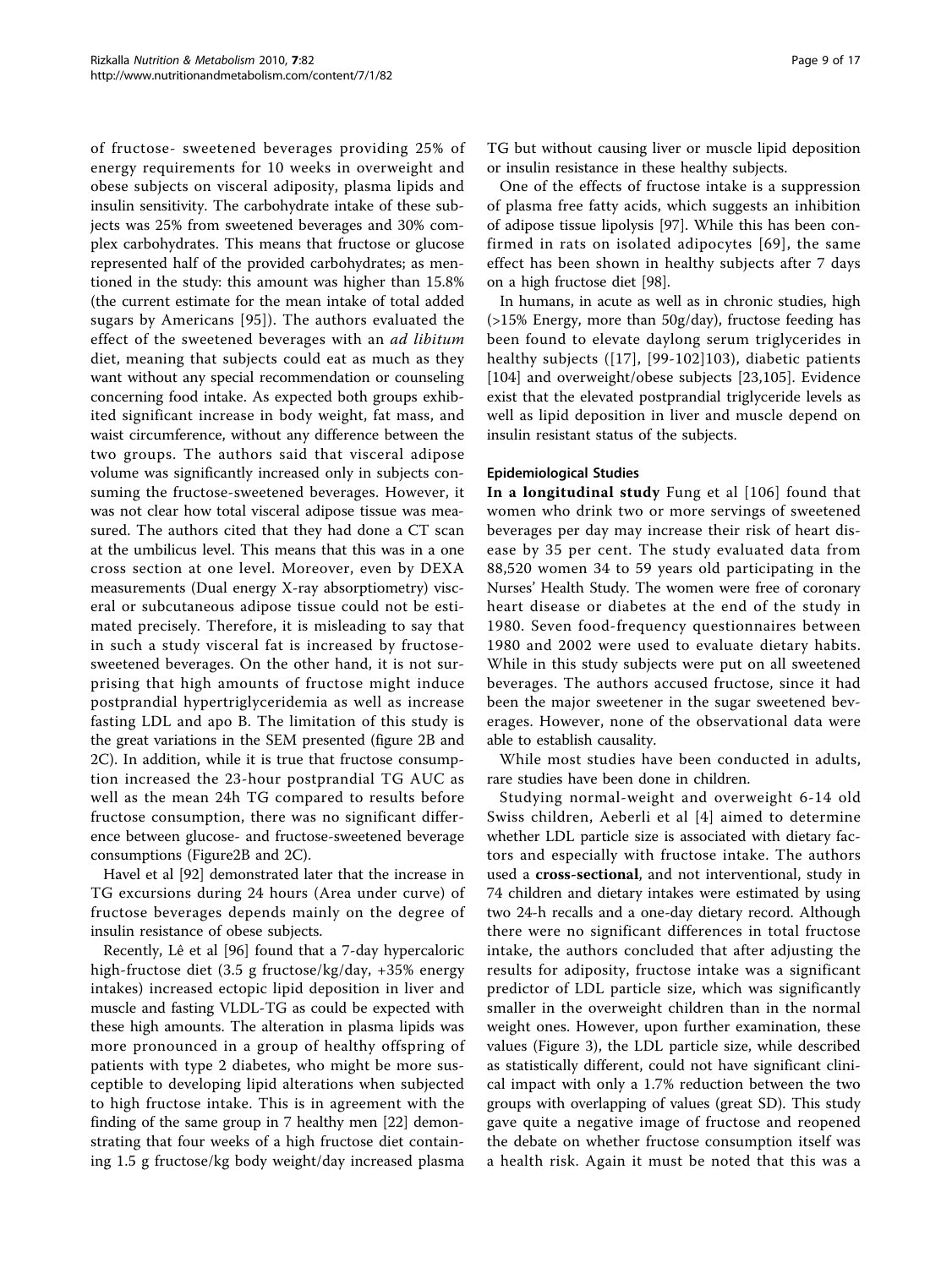<span id="page-9-0"></span>

cross sectional study and that the main outcome is based on dietary recalls or dietary records. Dietary recalls, even when validated, can not give precise results, particularly in children, because their ability to record or remember their diet is limited [\[107,108](#page-15-0)]. In this study there was no association between fructose consumption and HDL, LDL, total cholesterol or triacylglycerol. The study failed to demonstrate an increase in total fructose intake in the overweight children. However, the authors cited that overweight children consumed significantly less fructose, as a percentage of total fructose, from fruits and vegetables but more fructose, also as a percentage of total fructose, from sweetened drinks and sweets. This is some what misleading, because the absolute amounts of fructose intake from fruits and vegetables or from sweet drinks did not differ significantly between the two groups. In addition, the correlation between LDL size and total fructose intake was poor,  $\beta$  = - 0.245. This poor correlation, however, could not confirm a causal relationship. In a debate entitled "Fructose: Sweet or Bitter for Diabetes" that took place during the 26th Symposium on Diabetes and Nutrition Study Group (DNSG, 2008, Varna, Bulgaria) of the EASD, the author (Dr Isabelle Aeberli) admitted that the problem with fructose is due mainly to the amount utilized and not to fructose itself. Moreover, the generation of small triacylglycerol rich lipoprotein particles, such as generated by fructose, does not itself seem to be a sufficient condition for atherogenesis [[109\]](#page-15-0).

#### Meta analysis

In a recent meta-analysis Livesey and Taylor [[40\]](#page-13-0) examined 60 studies looking at the link between fructose intake on fasting plasma TG and 25 studies dealing with the effect of fructose on postprandial plasma TG in humans. This meta-analysis included different types of subjects: healthy, with impaired fasting glucose, impaired glucose tolerance, type 2 diabetes, subjects with elevated risk of coronary heart disease, and subjects with any form of hyperlipidemia. The authors found that fructose intake < 50 g/d had no significant effect on triacylglycerol post- prandially and  $\leq 100g/d$  had no significant effect on fasting levels but was associated with increased postprandial TG excursions. Consumption of 50 g fructose per day for up to 2 years is without effect on fasting plasma triacylglycerol in healthy individuals [[110](#page-15-0)]. At a daily fructose dose >100g, the effect on fasting triacylglycerol depended on whether sucrose or starch was being exchanged with fructose. This effect was dose dependent, and was lower with increasing the duration of treatment. Different health types and sources of bias were examined showing no significant departure from a general trend.

In another meta-analysis, a Canadian group evaluated the differential effects of isocaloric exchange of fructose for other carbohydrates on triglycerides in peoples with diabetes [[111](#page-15-0)]. They selected 14 papers meeting their criteria out of a total of 725 papers. There was no significant effect of the isocaloic exchange of fructose for CHO on TG with strong heterogeneity. In a further analysis separating patients with type 2 diabetes from those with type 1 diabetes, fructose was found to increase triglycerides in type-2 but not type-1 diabetes. This effect could be detected when high doses of fructose was taken (>65g/d) during short- term ( $\leq 4$  weeks) and when fructose substituted starch [[112,113\]](#page-15-0) but not sucrose [[114-116\]](#page-15-0). Moderate fructose consumption  $\left( < 50 \right)$  g/d, or  $\sim$ 10% of metabolizable energy intake) has previously been considered acceptable in diabetics [[109](#page-15-0),[117,118](#page-15-0)].

Therefore, < 50g/day added fructose by day has no deleterious effect on both fasting and postprandial triglycerides.

#### Fructose and insulin resistance

#### Evidence from experimental studies in animals

There is much evidence in animal models supporting the notion that fructose when consumed in high amounts contributes to hepatic and peripheral insulin resistance [[70,71](#page-14-0),[119](#page-15-0),[120\]](#page-15-0). In rats fed a fructose- rich diet Thorburn et al [\[120\]](#page-15-0), using the hyperinsulinemic euglycemic clamp method, demonstrated lower insulin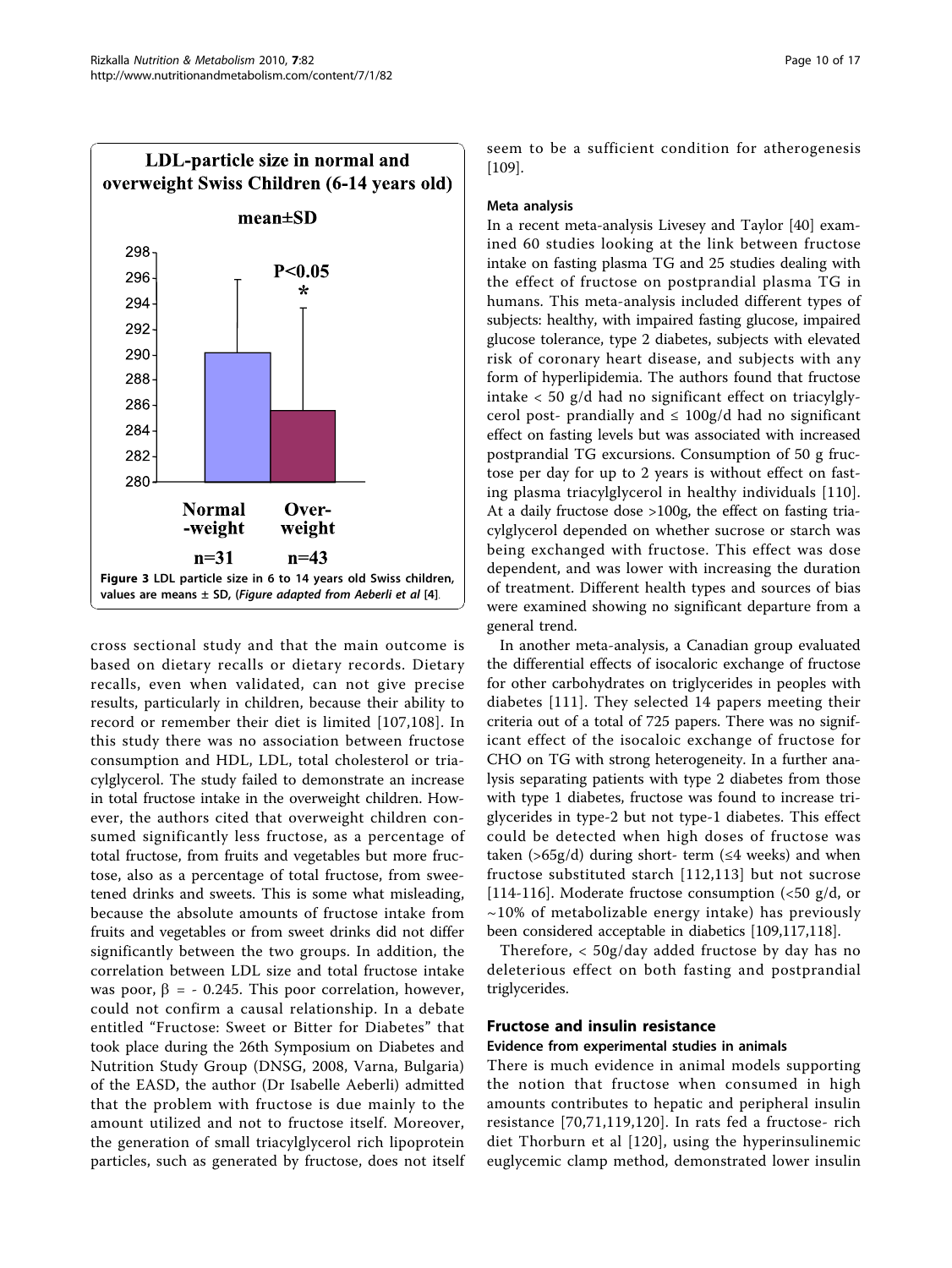stimulated glucose uptake in hindlimb muscles and adipose tissues than in rats fed a dextrose rich diet. A decrease in skeletal and hepatic insulin receptor number, determined by an in situ autoradiography technique, as well as a decrease in their gene expression was found by 66% fructose feeding for 2 weeks in rats [\[121](#page-15-0)]. Moreover, decreased insulin-induced insulin receptor phosphorylation was demonstrated in the liver of fructose fed rats[\[122\]](#page-15-0) A 57% fructose diet induced, similarly, a decrease in insulin stimulated glucose incorporation into lipids but increased the antilipolytic action of insulin in isolated adipocytes of normal rats [\[13](#page-13-0)[,69](#page-14-0)].

Three weeks of a 10% fructose-rich diet [[123](#page-15-0)] induced adaptive changes in islets of rats: decreased  $\beta$ -cell mass with increasing apoptotic cells, increased glucoseinduced insulin release and islet glucose metabolism, increased glucokinase, but not hexokinase activity. These modifications resulted in an increase of insulin release in spite of marked  $\beta$ -cell mass reduction leading to hyper insulinemia, impaired glucose tolerance and insulin resistance.

Here again, the high fructose fed rats used as a model of insulin resistance to evaluate the islet adaptive changes in such situations (peoples at risk of developing type 2 diabetes). Recently, the group of Havel [\[124](#page-15-0)] has demonstrated that 4 months of sustained fructose consumption (20% of energy) accelerate the onset of type 2 diabetes in a model of pylogenic obese type 2 diabetic rats. The presence of an antioxidant with insulin sensitizing activity ameliorates the effect of fructose by improving glucose homeostasis, which is likely due to preserving  $\beta$ -cell function.

Moreover, fructose-fed rats demonstrated a defect in neural insulin signaling pathway in the brain. Decreased insulin stimulated-tyrosine phosphorylation of insulin receptors and insulin receptor substrate 1 (IRS-1) were demonstrated in the fructose-fed hamsters [[125](#page-15-0)]. Also insulin-mediated phosphorylation of residues necessary for activation of another key effector of insulin signalling was markedly decreased.

Nevertheless, high fructose-fed rat model is often used in many studies as a dietary model of insulin resistance [[15,](#page-13-0)[126,127\]](#page-15-0). In rodents, therefore, there is no doubt that high-fructose feeding cause insulin resistance.

#### Acute Studies in Humans

In humans, hardly any evidence exists to confirm directly the negative effects of fructose on insulin sensitivity. Fructose has been considered as a therapeutic tool in the diet of diabetic patients due to its low glycemic index [\[128\]](#page-15-0) and because it's initial metabolic steps do not need insulin [[79](#page-14-0)]. It elicits an increase in energy expenditure that has been suggested to be beneficial for obese subjects with or without diabetes [[97,](#page-14-0)[129](#page-15-0)]. The

effect of fructose infusion on hepatic insulin sensitivity in conditions of moderate hyperglycaemia has been studied during hyperglycaemic clamp study with or without infusion of 16.7 μmol/kg/min fructose [[130\]](#page-15-0). The acute fructose infusion induced both extra hepatic and hepatic insulin resistance, which has been suggested to be secondary to an increased intrahepatic glucose 6-phosphate synthesis. These results raise questions as to whether ingested fructose as part of the diet may have the same effects.

#### Chronic studies in humans

Consuming an extra 1000 Kcal as fructose, which is a high amount, for one week induced a reduction in both insulin binding and insulin sensitivity when compared to effects after the same amount of glucose in young healthy subjects [\[131](#page-15-0)]. In a special case, the presence of fructose as the unique source of carbohydrate in a very low calorie diet (600 Kcal) postponed by two weeks the expected amelioration of a low calorie diet for plasma glucose and insulin levels as well as insulin binding [[132\]](#page-15-0).

Moderate fructose intake (1/3 carbohydrate intake), however, in healthy subjects for 2 weeks has no deleterious effect on insulin sensitivity compared to the same amount of sucrose [\[133,134\]](#page-15-0).

In healthy subjects, consuming up to1.5 g fructose/kg body weight per day for 4 weeks increased plasma triglycerides but without inducing insulin resistance [\[135\]](#page-15-0). The authors of the latter study were able, however, to detect early molecular alterations in only two skeletal muscle genes. They suggested, therefore, that these alterations could induce later whole body insulin resistance [\[135\]](#page-15-0). The same group showed that fructose overfeeding (3.5 g fructose/kg fat-free mass/day, again a high dose) for 6 days produces hepatic insulin resistance in men, whereas these effects are markedly blunted in healthy young men[\[136](#page-15-0)].

In diabetic subjects, other chronic studies could not detect any deleterious effects of moderate fructose intakes: 30 g fructose/day compared to starch as a part of 1400 - 1600 Kcal for 8 weeks [[112](#page-15-0)], or one year [[137](#page-15-0)] or 60g fructose/day for 12 weeks, [[138\]](#page-15-0) or 6 months [[139\]](#page-15-0).

Using high amount of fructose, however, as fructosesweetened beverages at 25% of energy requirements for 10 weeks, led to an increase in fasting plasma glucose and insulin levels and decreased insulin sensitivity compared to the same amount of glucose sweetened beverages [\[23](#page-13-0)].

#### Epidemiological studies

In a prospective large cross-sectional study -Nurses Healthy Study I and II- an association was found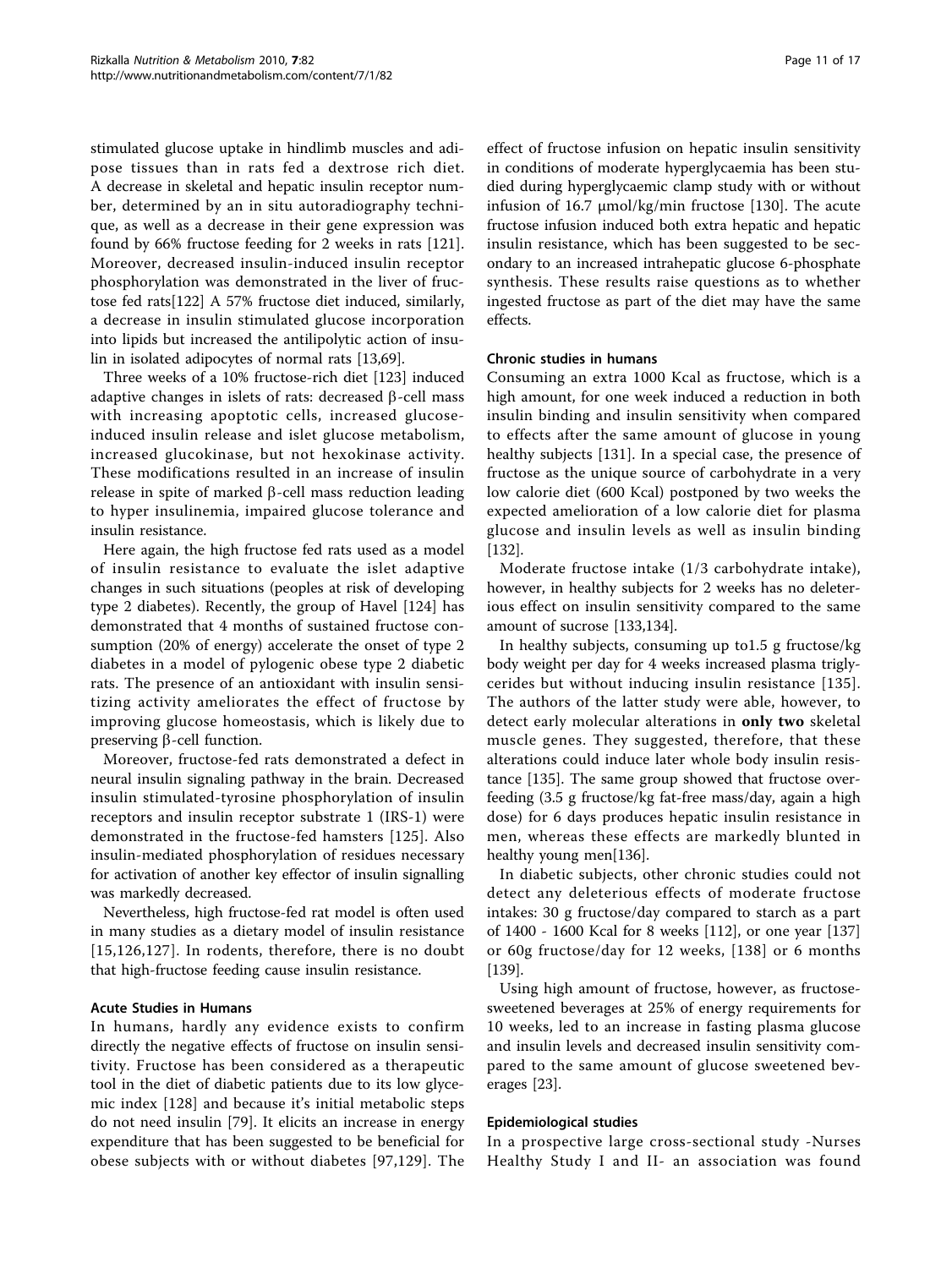between high intake of fructose and the high C-peptide concentrations [[140](#page-15-0)]. Due to this association, the authors suggested that fructose intake may play a role in the development of insulin resistance and type 2 diabetes. However, causal relationship could not be identified from this study design.

In a longitudinal study, Janket et al [\[141](#page-15-0)] evaluated the relationship between risk of type 2 diabetes and intakes of total caloric sweeteners, sucrose, fructose, glucose and lactose in a cohort of 38,480 female health professionals. Neither fructose, glucose nor sucrose was related to the risk of developing type 2 diabetes. Therefore, no difference could be detected between the different sugars.

While some investigators are able to detect deleterious effects with high doses or could not detect with moderate doses, others found beneficial effects. Koivisto et al [[113\]](#page-15-0) demonstrated that the substitution of moderate amounts of fructose (45-65 g/day: 20% of carbohydrate calories) for complex carbohydrates for 4 weeks improves insulin sensitivity in type 2 diabetic patients. Similarly Reiser et al [\[102\]](#page-15-0) found that patients adapted to 20% of energy as fructose for 5 weeks had improved plasma glucose responses to a glucose charge compared to a group adapted to starch diet. In a group of children with diabetes 1g fructose/kg/day (30g/day maximum) with guar gum for three weeks was found to decrease HBA1c but with increased glucoseuria [[142\]](#page-15-0).

In small doses, however, dietary fructose appears to be beneficial in enhancing glucose tolerance [[143,144\]](#page-15-0). The addition of small doses of fructose to a glucose meal can enhance hepatic glucose disposal. Moreover, the addition of small amounts of fructose to orally ingested glucose increases hepatic glycogen synthesis and reduces glycemic responses in subjects with type 2 diabetes [[145\]](#page-16-0). This effect was found to be due to a rise in Fructose-1-P which has an important indirect effect on hepatic glucose metabolism by modulating glucokinase activity which is a key regulatory enzyme required for the formation of glucose -6-P. Glucokinase also is involved in the inhibition of hepatic glucose release by portal hyperglycemia [[146](#page-16-0)]. Fructose-1-P, at low levels antagonizes a glucokinase regulatory protein, enhancing, then, glucokinase activity. Stimulation of hepatic glycogen synthesis by this mechanism may be of potential therapeutic value. However, high doses could be deleterious.

Recently, a meta-analysis [[40\]](#page-13-0) demonstrated that fructose intakes from 0 to  $\geq$  90g/d have a beneficial effect on HbA1c. This meta-analysis was done on a group of studies in healthy, glucose intolerant and type-2 diabetes. The authors, however, are aware that 50 to 100g is a high fructose intake that could affect postprandial triglycerides. Whether a lowering or maintaining of low HbA1c with these doses of fructose would persist is unknown. We could conclude that moderate fructose consumption ( $\langle 50 \text{ g/d}, \text{ or } \rangle 10\%$ ME) appears acceptable and potentially beneficial.

### Fructose ingestion acutely elevates blood pressure

Brown and co-workers [[147](#page-16-0)] showed recently that the acute ingestion of both glucose and fructose drinks (60 g) brings about specific hemodynamic responses. Fructose, in particular elicits an increase in blood pressure that could be probably mediated by an increase in cardiac output without compensatory peripheral vasodilatation.

While fructose-induced hypertension is well demonstrated in rodents via various mechanisms [[148](#page-16-0)], in humans long-term demonstration failed. In the Nurses' Health Study, fructose intake was not associated to the risk for developing hypertension [[149](#page-16-0)]. Moreover, recently [[136](#page-15-0)] in a chronic study using high fructose amount of 1.5 g/kg body weight by day for 4 weeks, there was no significant change in mean blood pressure at the end of four week-fructose diets. There is no existing evidence for the relation between fructose and hypertension in humans.

### Fructose consumption and the risk of gout in humans

Prospective data has suggested that consumption of sugar sweetened soft drinks and fructose is strongly associated with an increased risk of gout in men [[150](#page-16-0)]. They concluded that other contributors to fructose intake such as total fruit juice or fructose rich fruits (apples and oranges) were also associated with high risk of gout. In these studies information was provided on intake of soft drinks and fructose through validated food frequency questionnaires. These studies could not confirm a cause and effect relationship. When comparing 5 weeks of fructose consumption to 5 weeks of that of starch (20% of energy), serum uric acid increased with fructose intake [[102](#page-15-0)]. The authors compared a simple sugar to a complex one; therefore, these findings could be simply due to the effect of a refined sugar. This hypothesis is likely, because when comparing 24% of carbohydrates consumed as fructose to that amount consumed as sucrose, no alteration in uric acid level was detected [\[151](#page-16-0)]. On the other-hand when a high fructose amount 250-290g/d was taken for 12 days an increase in both plasma and urinary uric acid was found [[152\]](#page-16-0). Others believe that fructose-induced hyperuricaemia occurs mainly in gouty patients [[153](#page-16-0)].

#### Fructose and Exercise

Substrate utilization during exercise with glucose and glucose plus fructose ingestion has been an important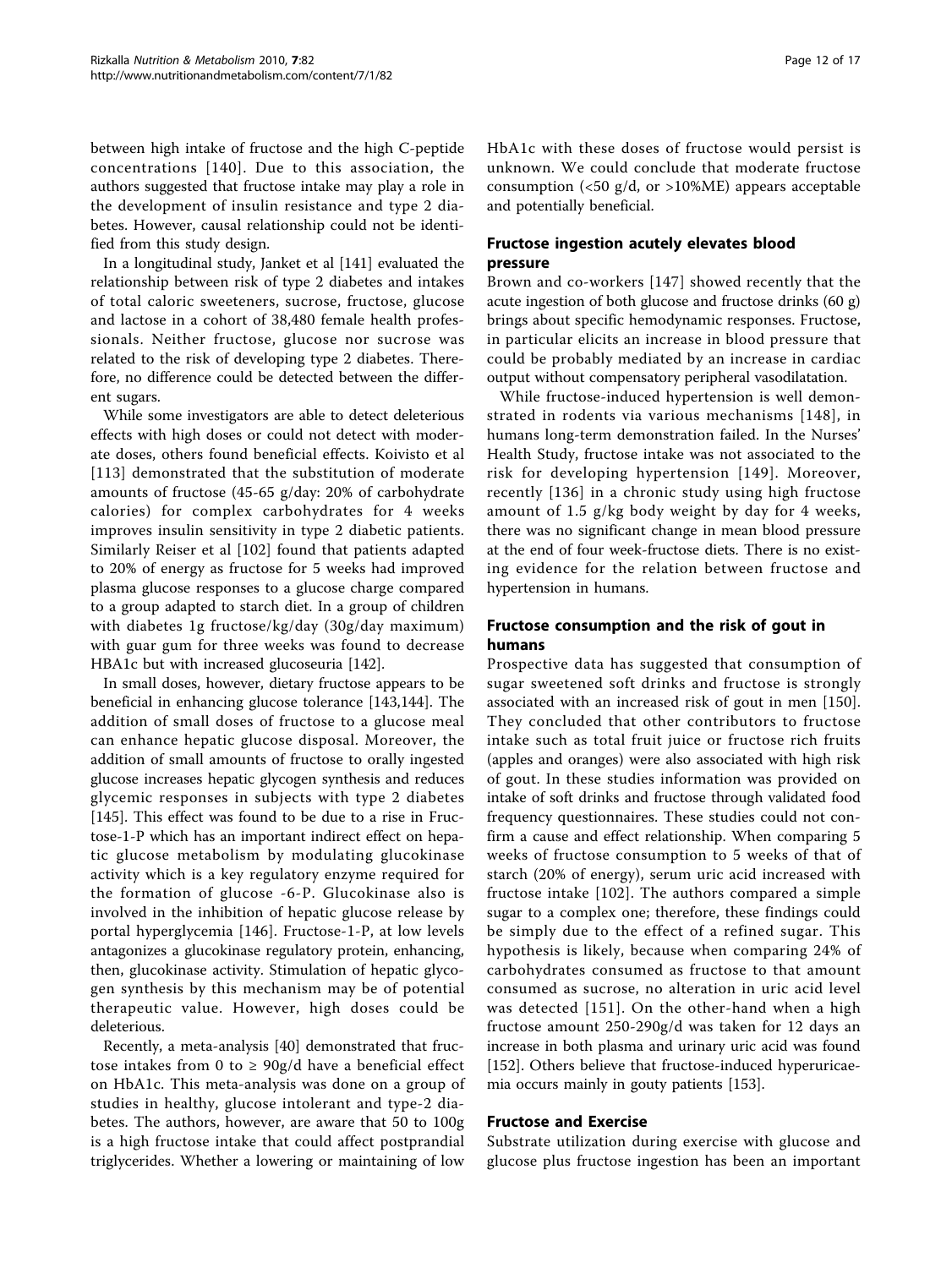<span id="page-12-0"></span>focus of study. In contrast to glucose during exercise, exogenous fructose has delayed the rate of intestinal absorption [\[154](#page-16-0)], lowering the rate of oxidation during exercise [[155,156](#page-16-0)] possibly as a result of its slower absorption rate and the necessity for its conversion to glucose by the liver before oxidation [\[156](#page-16-0)]. The combination of fructose and glucose, however, is well absorbed during exercise [[157\]](#page-16-0) and may facilitate a higher oxidation than either of the two sugars ingested separately [[158\]](#page-16-0). The ingestion of glucose alone and glucose plus fructose delays exhaustion at 90% peak power by 25 and 40% after 90 minutes of moderateintensity exercise [[159](#page-16-0)]. While pre-exercise and exercise ingestion of glucose and fructose are of equal values in delaying exhaustion, ingestion of fructose before and during the exercise provide a more constant supply of available glucose to the working muscle [[160\]](#page-16-0).

#### Other beneficial effects

Dietary fructose (20% of the calories from fructose) enhances mineral balance [[161](#page-16-0)]. Another effect is that the intake of 250 ml of a drink rich in fructose after alcohol consumption will decrease the plasma alcohol levels by 10% [[162](#page-16-0)].

#### Conclusions

Certainly high fructose consumption can induce insulin resistance, impaired glucose tolerance, hyperinsulinemia, hypertriglyceridemia, and hypertension in animal models. There is no evidence for similar effects in humans at realistic consumption patterns. Although there are existing data on the metabolic and endocrine effects of dietary fructose that suggest that increased consumption of fructose may be detrimental in terms of body weight and adiposity and the metabolic indexes associated with the insulin resistance syndrome, much more research is needed to fully understand the metabolic effect of dietary fructose in humans. Despite the epidemiological parallel between the marked increase of obesity and fructose consumption, there is no direct evidence linking obesity to the consumption of physiological amounts of fructose in humans ( $\leq 100g/day$ ). A moderate dose  $(\leq 50 \text{ g/day})$  of added fructose has no deleterious effect on fasting and postprandial triglycerides, glucose control and insulin resistance. There is no existing evidence for a relation between moderate fructose consumption and hypertension. Fructose may induce hyperuricaemia, but mainly in patients with gout.

Beneficial effects of moderate amounts of fructose have also been demonstrated: 1. Fructose seems to decrease appetite when taken in a solution or puddings before a meal, 2. It seems to lower plasma glucose responses to orally ingested glucose via stimulation of hepatic glycogen, when added to the glucose challenge, 3. While pre-exercise and exercise ingestion of glucose and fructose are of equal values in delaying exhaustion, ingestion of fructose before and during the exercise provide a more constant supply of available glucose to the working muscle.

Two new reviews were published during the revision of this manuscript that strengthen our conclusions: The first is an evidence-based review [[163\]](#page-16-0) indicating that fructose does not cause biologically relevant changes in TG or body weight when consumed at levels approaching 95th percentile estimates of intake. This review is based on recent guidance developed by the US Food and Drug Administration (FDA) [[164](#page-16-0)]. The second review by Tappy and Lê [\[37\]](#page-13-0) concluded that: 1) there is no unequivocal evidence that fructose intake at moderate doses is directly related with adverse events in man; 2) there is no direct evidence for more serious metabolic consequences of high fructose corn syrup versus sucrose consumption.

The implications of any balance of effects of fructose on different aspects of metabolism in terms of possible risk to health would need to be ascertained using more direct long-term intervention studies.

#### Acknowledgements

The author thanks Nazila Senehipour, Marie Déniel (Lr Beva Nutrition, France) for their help in the collection of recent literature and their thoughtful assistance. Thanks also for Henry Hooton (INSERM U872, team 7) for critical English revision of the manuscript.

The authors' responsibilities were as follows: SR was involved with the conceptualization of the manuscript, review of the literature, and drafting and editing of the document. This work has been supported by grants from the French National Institute of Health and Medical Research (INSERM) and from Pierre and Marie Curie University, Paris 6.

#### Author details

<sup>1</sup>INSERM, U872, équipe 7 Nutriomique, Université Pierre et Marie Curie-Paris 6, Centre de Recherche des Cordeliers, UMR S 872, Paris, 75006 France. <sup>2</sup>Centre de Recherche Nutrition Humaine, Ile de France, Assistance Publique-Hôpitaux de Paris, Hôpital Pitié-Salpêtrière, Département de Nutrition et d'Endocrinologie, Paris, 75013 France.

#### Competing interests

The author declares that they have no competing interests.

Received: 12 February 2010 Accepted: 4 November 2010 Published: 4 November 2010

#### References

- 1. Miller A, Adeli K: [Title Dietary fructose and the metabolic syndrome.](http://www.ncbi.nlm.nih.gov/pubmed/18301272?dopt=Abstract) Current Opinion in Gastroenterology 2008, 24:204-209.
- 2. Bray GA, Nielsen SJ, Popkin BM: [Consumption of high-fructose corn syrup](http://www.ncbi.nlm.nih.gov/pubmed/15051594?dopt=Abstract) [in beverages may play a role in the epidemic of obesity.](http://www.ncbi.nlm.nih.gov/pubmed/15051594?dopt=Abstract) Am  $J$  Clin Nutr 2004, 79:537-543.
- 3. Bray G: [How bad is fructose?](http://www.ncbi.nlm.nih.gov/pubmed/17921361?dopt=Abstract) Am J Clin Nutr 2007, 86:895-896
- 4. Aeberli I, Zimmermann MB, Molinari L, et al: [Fructose intake is a predictor](http://www.ncbi.nlm.nih.gov/pubmed/17921399?dopt=Abstract) [of LDL particle size in overweight schoolchildren.](http://www.ncbi.nlm.nih.gov/pubmed/17921399?dopt=Abstract) Am J Clin Nutr 2007, 86:1174-1178.
- 5. Nakagawa T, Hu H, Zharikov S, et al: [A causal role for uric acid in fructose](http://www.ncbi.nlm.nih.gov/pubmed/16234313?dopt=Abstract)[induced metabolic syndrome.](http://www.ncbi.nlm.nih.gov/pubmed/16234313?dopt=Abstract) Am J Physiol Renal Physiol 2006, 290: F625-631.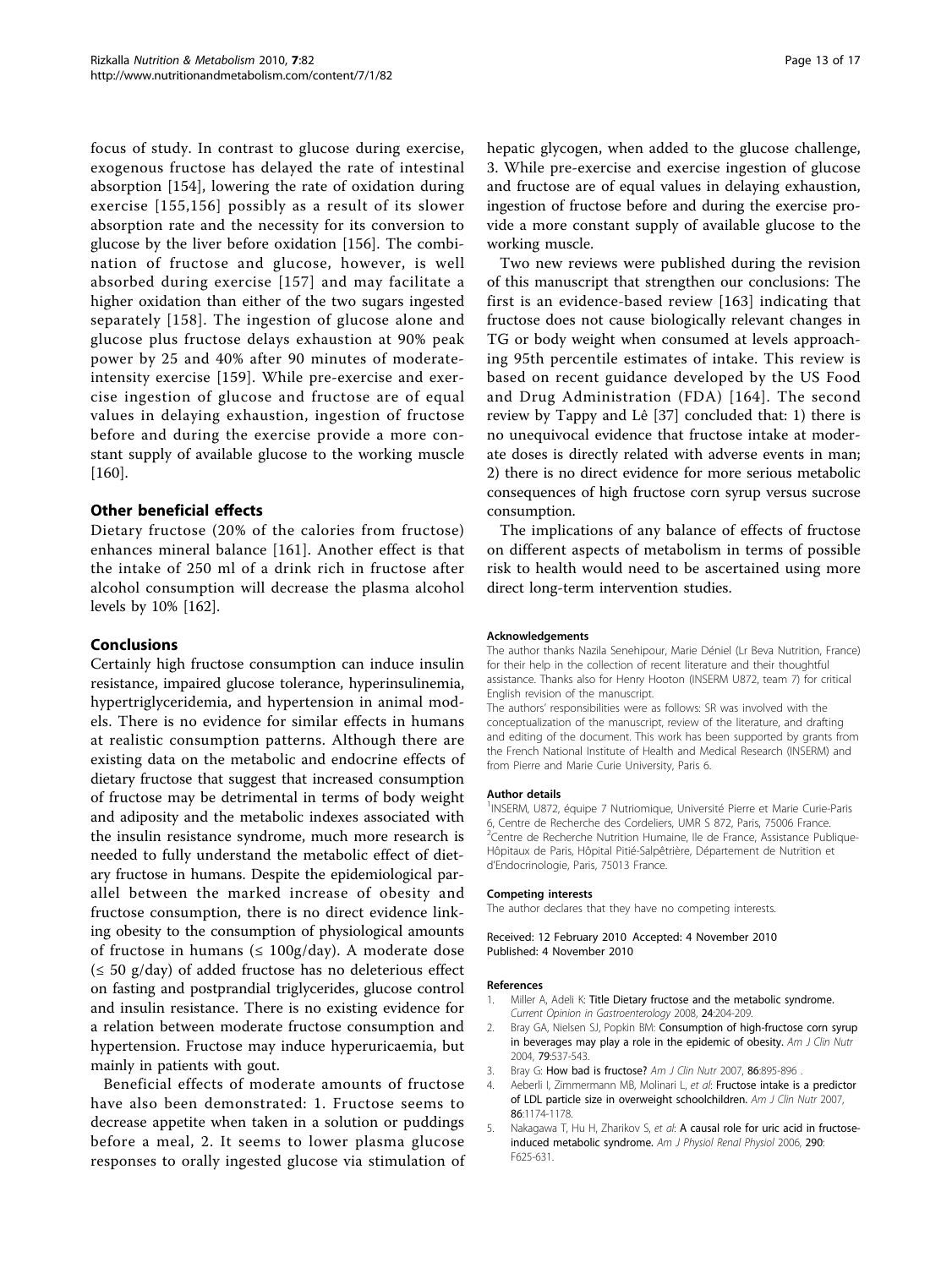- <span id="page-13-0"></span>6. Vos M, Kimmons J, Gillespie C, Welsh J, Blanck H: [Dietary fructose](http://www.ncbi.nlm.nih.gov/pubmed/18769702?dopt=Abstract) [consumption among US children and adults: the Third National Health](http://www.ncbi.nlm.nih.gov/pubmed/18769702?dopt=Abstract) [and Nutrition Examination Survey.](http://www.ncbi.nlm.nih.gov/pubmed/18769702?dopt=Abstract) Medscape J Med 2008, 10(7):160.
- 7. Parks EJ, Skokan LE, Timlin MT, Dingfelder CS: [Dietary Sugars Stimulate](http://www.ncbi.nlm.nih.gov/pubmed/18492831?dopt=Abstract) [Fatty Acid Synthesis in Adults.](http://www.ncbi.nlm.nih.gov/pubmed/18492831?dopt=Abstract) J Nutr 2008, 138:1039-1046.
- 8. Wolfgang MJ, Cha SH, Sidhaye A, et al: [Regulation of hypothalamic](http://www.ncbi.nlm.nih.gov/pubmed/18032600?dopt=Abstract) [malonyl-CoA by central glucose and leptin.](http://www.ncbi.nlm.nih.gov/pubmed/18032600?dopt=Abstract) Proc Natl Acad Sci USA 2007, 104:19285-90.
- Miller CC, Martin RJ, Whitney ML, Edwards GL: [Intracerebroventricular](http://www.ncbi.nlm.nih.gov/pubmed/12385599?dopt=Abstract) [injection of fructose stimulates feeding in rats.](http://www.ncbi.nlm.nih.gov/pubmed/12385599?dopt=Abstract) Nutr Neurosci 2002, 5:359-62.
- 10. Cha SH, Wolfgang M, Tokutake Y, Chohnan S, Lane MD: Differential effects of central fructose and glucose on hypothalamic malonyl-CoA and food intake. Proc Natl Acad Sci USA 2008, 105:1-5, 1687.
- 11. White JS: [Straight talk about high-fructose corn syrup: what it is and](http://www.ncbi.nlm.nih.gov/pubmed/19064536?dopt=Abstract) [what it ain](http://www.ncbi.nlm.nih.gov/pubmed/19064536?dopt=Abstract)'t. Am J Clin Nutr 2008, 88:1716S-1721S.
- 12. Shapiro A, Mu W, Roncal C, Cheng KY, Johnson RJ, Scarpace PJ: [Fructose](http://www.ncbi.nlm.nih.gov/pubmed/18703413?dopt=Abstract)[induced leptin resistance exacerbates weight gain in response to](http://www.ncbi.nlm.nih.gov/pubmed/18703413?dopt=Abstract) [subsequent high-fat feeding.](http://www.ncbi.nlm.nih.gov/pubmed/18703413?dopt=Abstract) Am J Physiol Regul Integr Comp Physiol 2008, 295:R1370-5.
- 13. Luo J, Rizkalla SW, Lerer-Metzger M, et al: [A fructose-rich diet decreases](http://www.ncbi.nlm.nih.gov/pubmed/7861242?dopt=Abstract) [insulin-stimulated glucose incorporation into lipids but not glucose](http://www.ncbi.nlm.nih.gov/pubmed/7861242?dopt=Abstract) [transport in adipocytes of normal and diabetic rats.](http://www.ncbi.nlm.nih.gov/pubmed/7861242?dopt=Abstract) J Nutr 1995, 125:164-171.
- 14. Luo J, Rizkalla S, Alamowitch C, et al: [Neither dietary fructose, dextrose](http://www.ncbi.nlm.nih.gov/pubmed/1453220?dopt=Abstract) [nor starch modifies in vitro glycerol release by adipocytes from](http://www.ncbi.nlm.nih.gov/pubmed/1453220?dopt=Abstract) [streptozotocin-diabetic rats.](http://www.ncbi.nlm.nih.gov/pubmed/1453220?dopt=Abstract) J Nutr 1992, 122:2361-2366.
- 15. Axelsen LN, Pedersen HD, Petersen JS, Holstein-Rathlou NH, Kjolbye AL: [Metabolic and cardiac changes in high cholesterol-fructose-fed rats.](http://www.ncbi.nlm.nih.gov/pubmed/20172035?dopt=Abstract) J Pharmacol Toxicol Methods 2010, 61(3):292-6.
- 16. Young LR, Nestle M: [The Contribution of Expanding Portion Sizes to the](http://www.ncbi.nlm.nih.gov/pubmed/11818300?dopt=Abstract) [US Obesity Epidemic.](http://www.ncbi.nlm.nih.gov/pubmed/11818300?dopt=Abstract) Am J Public Health 2002, 92:246-249.
- 17. Teff KL, Elliott SS, Tschop M, et al: [Dietary Fructose Reduces Circulating](http://www.ncbi.nlm.nih.gov/pubmed/15181085?dopt=Abstract) [Insulin and Leptin, Attenuates Postprandial Suppression of Ghrelin, and](http://www.ncbi.nlm.nih.gov/pubmed/15181085?dopt=Abstract) [Increases Triglycerides in Women.](http://www.ncbi.nlm.nih.gov/pubmed/15181085?dopt=Abstract) J Clin Endocrinol Metab 2004, 89:2963-2972.
- 18. Soenen S, Westerterp-Plantenga MS: [No differences in satiety or energy](http://www.ncbi.nlm.nih.gov/pubmed/18065574?dopt=Abstract) [intake after high-fructose corn syrup, sucrose, or milk preloads.](http://www.ncbi.nlm.nih.gov/pubmed/18065574?dopt=Abstract) Am J Clin Nutr 2007, 86:1586-1594.
- 19. Akhavan T, Anderson GH: [Effects of glucose-to-fructose ratios in solutions](http://www.ncbi.nlm.nih.gov/pubmed/17991646?dopt=Abstract) [on subjective satiety, food intake, and satiety hormones in young men.](http://www.ncbi.nlm.nih.gov/pubmed/17991646?dopt=Abstract) Am J Clin Nutr 2007, 86:1354-1363.
- 20. Stanhope KL, Griffen SC, Bair BR, Swarbrick MM, Keim NL, Havel PJ: [Twenty](http://www.ncbi.nlm.nih.gov/pubmed/18469239?dopt=Abstract)[four-hour endocrine and metabolic profiles following consumption of](http://www.ncbi.nlm.nih.gov/pubmed/18469239?dopt=Abstract) [high-fructose corn syrup-, sucrose-, fructose-, and glucose-sweetened](http://www.ncbi.nlm.nih.gov/pubmed/18469239?dopt=Abstract) [beverages with meals.](http://www.ncbi.nlm.nih.gov/pubmed/18469239?dopt=Abstract) Am J Clin Nutr 2008, 87:1194-1203.
- 21. Melanson KJ, Zukley L, Lowndes J, Nguyen V, Angelopoulos TJ, Rippe JM: [Effects of high-fructose corn syrup and sucrose consumption on](http://www.ncbi.nlm.nih.gov/pubmed/17234503?dopt=Abstract) [circulating glucose, insulin, leptin, and ghrelin and on appetite in](http://www.ncbi.nlm.nih.gov/pubmed/17234503?dopt=Abstract) [normal-weight women.](http://www.ncbi.nlm.nih.gov/pubmed/17234503?dopt=Abstract) Nutrition 2007, 23:103-112.
- 22. Lê K, Faeh D, Stettler R, et al: [A 4-wk high-fructose diet alters lipid](http://www.ncbi.nlm.nih.gov/pubmed/17158419?dopt=Abstract) [metabolism without affecting insulin sensitivity or ectopic lipids in](http://www.ncbi.nlm.nih.gov/pubmed/17158419?dopt=Abstract) [healthy humans.](http://www.ncbi.nlm.nih.gov/pubmed/17158419?dopt=Abstract) Am J Clin Nutr 2006, 84(6):1374-9.
- 23. Stanhope KL, Schwarz JM, Keim NL, et al: [Consuming fructose-sweetened,](http://www.ncbi.nlm.nih.gov/pubmed/19381015?dopt=Abstract) [not glucose-sweetened, beverages increases visceral adiposity and lipids](http://www.ncbi.nlm.nih.gov/pubmed/19381015?dopt=Abstract) [and decreases insulin sensitivity in overweight/obese humans.](http://www.ncbi.nlm.nih.gov/pubmed/19381015?dopt=Abstract) J Clin Invest 2009, 119:1322-34.
- 24. James J, Thomas P, Cavan D, Kerr D: [Preventing childhood obesity by](http://www.ncbi.nlm.nih.gov/pubmed/15107313?dopt=Abstract) [reducing consumption of carbonated drinks: cluster randomised](http://www.ncbi.nlm.nih.gov/pubmed/15107313?dopt=Abstract) [controlled trial.](http://www.ncbi.nlm.nih.gov/pubmed/15107313?dopt=Abstract) Bmj 2004, 328:1237.
- 25. Bray G: [Fructose: should we worry?](http://www.ncbi.nlm.nih.gov/pubmed/19136981?dopt=Abstract) Int J Obes (Lond) 2008, 32(Suppl 7): S127-31.
- 26. Forshee R, Storey M, Allison D, et al: [A critical examination of the](http://www.ncbi.nlm.nih.gov/pubmed/17653981?dopt=Abstract) [evidence relating high fructose corn syrup and weight gain.](http://www.ncbi.nlm.nih.gov/pubmed/17653981?dopt=Abstract) Crit Rev Food Sci Nutr 2007, 47(6):561-82.
- 27. Forshee RA, Anderson PA, Storey ML: [The role of beverage consumption,](http://www.ncbi.nlm.nih.gov/pubmed/15762311?dopt=Abstract) [physical activity, sedentary behavior, and demographics on body mass](http://www.ncbi.nlm.nih.gov/pubmed/15762311?dopt=Abstract) [index of adolescents.](http://www.ncbi.nlm.nih.gov/pubmed/15762311?dopt=Abstract) Int J Food Sci Nutr 2004, 55:463-78.
- 28. Forshee RA, Storey ML: [Total beverage consumption and beverage](http://www.ncbi.nlm.nih.gov/pubmed/12850891?dopt=Abstract) [choices among children and adolescents.](http://www.ncbi.nlm.nih.gov/pubmed/12850891?dopt=Abstract) Int J Food Sci Nutr 2003, 54:297-307.
- 29. Giammattei J, Blix G, Marshak HH, Wollitzer AO, Pettitt DJ: [Television](http://www.ncbi.nlm.nih.gov/pubmed/12963593?dopt=Abstract) [watching and soft drink consumption: associations with obesity in 11](http://www.ncbi.nlm.nih.gov/pubmed/12963593?dopt=Abstract) [to 13-year-old schoolchildren.](http://www.ncbi.nlm.nih.gov/pubmed/12963593?dopt=Abstract) Arch Pediatr Adolesc Med 2003, 157:882-6.
- 30. Nicklas TA, Yang SJ, Baranowski T, Zakeri I, Berenson G: [Eating patterns and](http://www.ncbi.nlm.nih.gov/pubmed/12818304?dopt=Abstract) [obesity in children. The Bogalusa Heart Study.](http://www.ncbi.nlm.nih.gov/pubmed/12818304?dopt=Abstract) Am J Prev Med 2003, 25:9-16.
- 31. Field AE, Austin SB, Gillman MW, Rosner B, Rockett HR, Colditz GA: [Snack](http://www.ncbi.nlm.nih.gov/pubmed/15314623?dopt=Abstract) [food intake does not predict weight change among children and](http://www.ncbi.nlm.nih.gov/pubmed/15314623?dopt=Abstract) [adolescents.](http://www.ncbi.nlm.nih.gov/pubmed/15314623?dopt=Abstract) Int J Obes Relat Metab Disord 2004, 28:1210-6.
- 32. Berkey CS, Rockett HR, Field AE, Gillman MW, Colditz GA: [Sugar-added](http://www.ncbi.nlm.nih.gov/pubmed/15166298?dopt=Abstract) [beverages and adolescent weight change.](http://www.ncbi.nlm.nih.gov/pubmed/15166298?dopt=Abstract) Obes Res 2004, 12:778-88.
- 33. Newby PK, Peterson KE, Berkey CS, Leppert J, Willett WC, Colditz GA: [Beverage consumption is not associated with changes in weight and](http://www.ncbi.nlm.nih.gov/pubmed/15215766?dopt=Abstract) [body mass index among low-income preschool children in North](http://www.ncbi.nlm.nih.gov/pubmed/15215766?dopt=Abstract) [Dakota.](http://www.ncbi.nlm.nih.gov/pubmed/15215766?dopt=Abstract) J Am Diet Assoc 2004, 104:1086-94.
- 34. Mrdjenovic G, Levitsky DA: [Nutritional and energetic consequences of](http://www.ncbi.nlm.nih.gov/pubmed/12838186?dopt=Abstract) [sweetened drink consumption in 6- to 13-year-old children.](http://www.ncbi.nlm.nih.gov/pubmed/12838186?dopt=Abstract) J Pediatr 2003, 142:604-10.
- 35. Forshee RA, Anderson PA, Storey ML: [Sugar-sweetened beverages and](http://www.ncbi.nlm.nih.gov/pubmed/18541554?dopt=Abstract) [body mass index in children and adolescents: a meta-analysis.](http://www.ncbi.nlm.nih.gov/pubmed/18541554?dopt=Abstract) Am J Clin Nutr 2008, 87:1662-71.
- 36. Vartanian LR, Schwartz MB, Brownell KD: [Effects of soft drink consumption](http://www.ncbi.nlm.nih.gov/pubmed/17329656?dopt=Abstract) [on nutrition and health: a systematic review and meta-analysis.](http://www.ncbi.nlm.nih.gov/pubmed/17329656?dopt=Abstract) Am J Public Health 2007, 97:667-75.
- 37. Tappy L, Le KA: [Metabolic effects of fructose and the worldwide increase](http://www.ncbi.nlm.nih.gov/pubmed/20086073?dopt=Abstract) [in obesity.](http://www.ncbi.nlm.nih.gov/pubmed/20086073?dopt=Abstract) Physiol Rev 2010, 90:23-46.
- 38. Melanson KJ, Angelopoulos TJ, Nguyen V, Zukley L, Lowndes J, Rippe JM: [High-fructose corn syrup, energy intake, and appetite regulation.](http://www.ncbi.nlm.nih.gov/pubmed/19064539?dopt=Abstract) Am J Clin Nutr 2008, 88:1738S-1744.
- 39. Tordoff MG, Alleva AM: [Effect of drinking soda sweetened with](http://www.ncbi.nlm.nih.gov/pubmed/2349932?dopt=Abstract) [aspartame or high-fructose corn syrup on food intake and body weight.](http://www.ncbi.nlm.nih.gov/pubmed/2349932?dopt=Abstract) Am 1 Clin Nutr 1990, 51:963-9.
- 40. Livesey G, Taylor R: [Fructose consumption and consequences for](http://www.ncbi.nlm.nih.gov/pubmed/18996880?dopt=Abstract) [glycation, plasma triacylglycerol, and body weight: meta-analyses and](http://www.ncbi.nlm.nih.gov/pubmed/18996880?dopt=Abstract) [meta-regression models of intervention studies.](http://www.ncbi.nlm.nih.gov/pubmed/18996880?dopt=Abstract) Am J Clin Nutr 2008, 88:1419-1437.
- 41. Rodin J, Reed D, Jamner L: [Metabolic effects of fructose and glucose:](http://www.ncbi.nlm.nih.gov/pubmed/3354494?dopt=Abstract) [implications for food intake.](http://www.ncbi.nlm.nih.gov/pubmed/3354494?dopt=Abstract) Am J Clin Nutr 1988, 47:683-9.
- 42. Rodin J: [Comparative effects of fructose, aspartame, glucose, and water](http://www.ncbi.nlm.nih.gov/pubmed/2178391?dopt=Abstract) [preloads on calorie and macronutrient intake.](http://www.ncbi.nlm.nih.gov/pubmed/2178391?dopt=Abstract) Am J Clin Nutr 1990, 51:428-435.
- 43. Rodin J: [Effects of pure sugar vs. mixed starch fructose loads on food](http://www.ncbi.nlm.nih.gov/pubmed/1799283?dopt=Abstract) [intake.](http://www.ncbi.nlm.nih.gov/pubmed/1799283?dopt=Abstract) Appetite 1991, 17:213-9.
- 44. Hoekstra JH, van den Aker JH: [Facilitating effect of amino acids on](http://www.ncbi.nlm.nih.gov/pubmed/8856576?dopt=Abstract) [fructose and sorbitol absorption in children.](http://www.ncbi.nlm.nih.gov/pubmed/8856576?dopt=Abstract) J Pediatr Gastroenterol Nutr 1996, 23(2):118-124.
- 45. Rumessen JJ, Gudmand-Hoyer E: [Absorption capacity of fructose in](http://www.ncbi.nlm.nih.gov/pubmed/3781328?dopt=Abstract) [healthy adults. Comparison with sucrose and its constituent](http://www.ncbi.nlm.nih.gov/pubmed/3781328?dopt=Abstract) [monosaccharides.](http://www.ncbi.nlm.nih.gov/pubmed/3781328?dopt=Abstract) Gut 1986, 27:1161-1168.
- 46. Hu FB, Malik VS: [Sugar-sweetened beverages and risk of obesity and](http://www.ncbi.nlm.nih.gov/pubmed/20138901?dopt=Abstract) [type 2 diabetes: epidemiologic evidence.](http://www.ncbi.nlm.nih.gov/pubmed/20138901?dopt=Abstract) Physiol Behav 2010, 100:47-54.
- 47. Jenkins DJ, Kendall CW, Marchie A, Augustin LS: [Too much sugar, too](http://www.ncbi.nlm.nih.gov/pubmed/15113706?dopt=Abstract) [much carbohydrate, or just too much?](http://www.ncbi.nlm.nih.gov/pubmed/15113706?dopt=Abstract) Am J Clin Nutr 2004, 79:711-2.
- 48. Anderson JW, Randles KM, Kendall CWC, Jenkins DJA: [Carbohydrate and](http://www.ncbi.nlm.nih.gov/pubmed/14963049?dopt=Abstract) [Fiber Recommendations for Individuals with Diabetes: A Quantitative](http://www.ncbi.nlm.nih.gov/pubmed/14963049?dopt=Abstract) [Assessment and Meta-Analysis of the Evidence.](http://www.ncbi.nlm.nih.gov/pubmed/14963049?dopt=Abstract) J Am Coll Nutr 2004, 23:5-17.
- 49. Clement K, Vaisse C, Lahlou N, et al: [A mutation in the human leptin](http://www.ncbi.nlm.nih.gov/pubmed/9537324?dopt=Abstract) [receptor gene causes obesity and pituitary dysfunction.](http://www.ncbi.nlm.nih.gov/pubmed/9537324?dopt=Abstract) Nature 1998, 392:398-401.
- 50. Dubern B, Lubrano-Berthelier C, Mencarelli M, et al: [Mutational analysis of](http://www.ncbi.nlm.nih.gov/pubmed/18091355?dopt=Abstract) [the pro-opiomelanocortin gene in French obese children led to the](http://www.ncbi.nlm.nih.gov/pubmed/18091355?dopt=Abstract) [identification of a novel deleterious heterozygous mutation located in](http://www.ncbi.nlm.nih.gov/pubmed/18091355?dopt=Abstract) [the alpha-melanocyte stimulating hormone domain.](http://www.ncbi.nlm.nih.gov/pubmed/18091355?dopt=Abstract) Pediatr Res 2008, 63:211-6.
- 51. Willer CJ, Speliotes EK, Loos RJ, et al: [Six new loci associated with body](http://www.ncbi.nlm.nih.gov/pubmed/19079261?dopt=Abstract) [mass index highlight a neuronal influence on body weight regulation.](http://www.ncbi.nlm.nih.gov/pubmed/19079261?dopt=Abstract) Nat Genet 2009, 41:25-34.
- 52. Singh AS, Chin APMJ, Brug J, van Mechelen W: [Dutch obesity intervention](http://www.ncbi.nlm.nih.gov/pubmed/19349559?dopt=Abstract) [in teenagers: effectiveness of a school-based program on body](http://www.ncbi.nlm.nih.gov/pubmed/19349559?dopt=Abstract) [composition and behavior.](http://www.ncbi.nlm.nih.gov/pubmed/19349559?dopt=Abstract) Arch Pediatr Adolesc Med 2009, 163:309-17.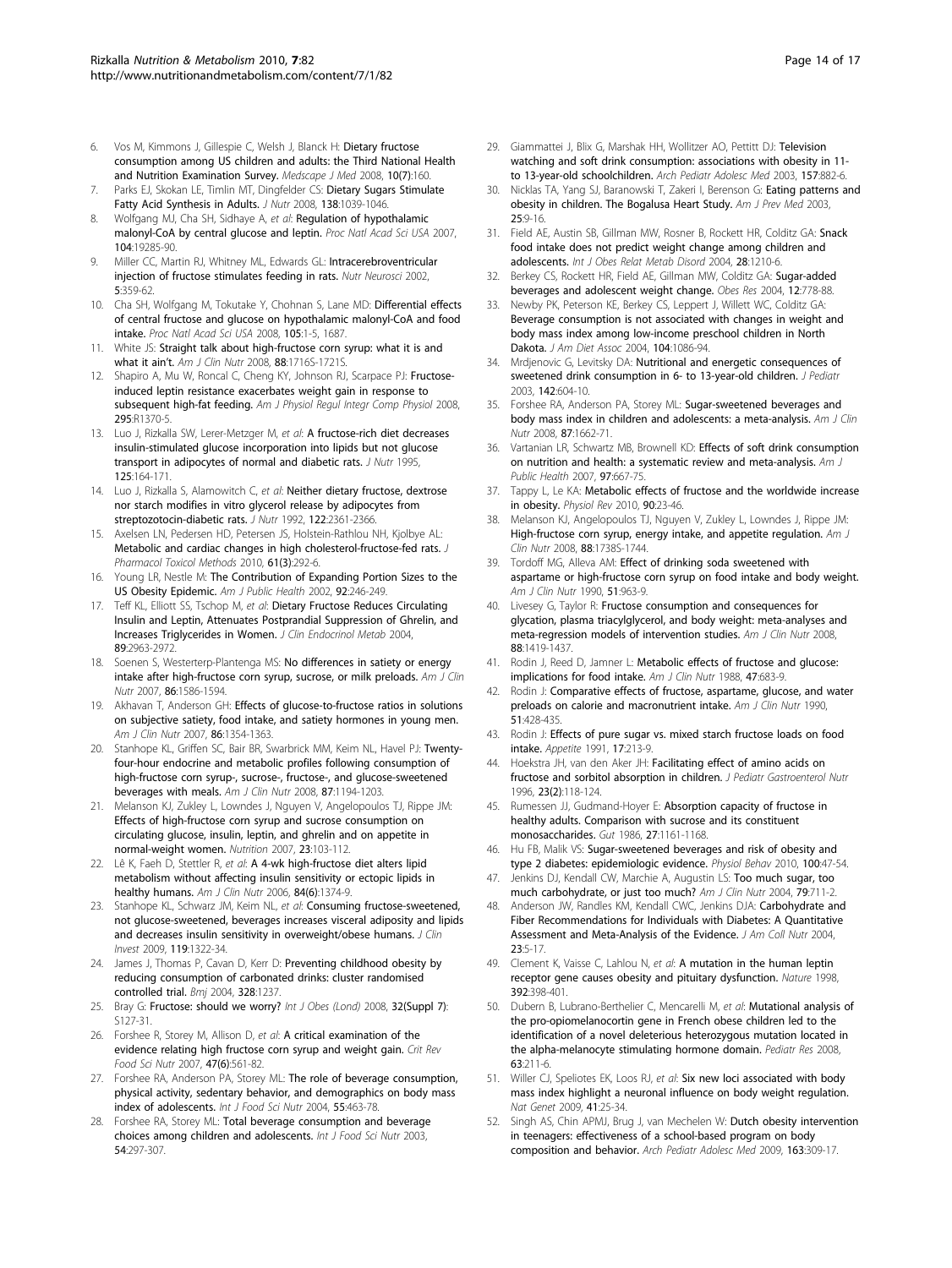- <span id="page-14-0"></span>53. Muckelbauer R, Libuda L, Clausen K, Toschke AM, Reinehr T, Kersting M: [Promotion and provision of drinking water in schools for overweight](http://www.ncbi.nlm.nih.gov/pubmed/19336356?dopt=Abstract) [prevention: randomized, controlled cluster trial.](http://www.ncbi.nlm.nih.gov/pubmed/19336356?dopt=Abstract) Pediatrics 2009, 123: e661-7.
- 54. Epstein LH, Robinson JL, Temple JL, Roemmich JN, Marusewski AL, Nadbrzuch RL: [Variety influences habituation of motivated behavior for](http://www.ncbi.nlm.nih.gov/pubmed/19176724?dopt=Abstract) [food and energy intake in children.](http://www.ncbi.nlm.nih.gov/pubmed/19176724?dopt=Abstract) Am J Clin Nutr 2009, 89:746-54.
- 55. Greenwood JLJ, Stanford JB: [Preventing or Improving Obesity by](http://www.ncbi.nlm.nih.gov/pubmed/18343861?dopt=Abstract) [Addressing Specific Eating Patterns.](http://www.ncbi.nlm.nih.gov/pubmed/18343861?dopt=Abstract) J Am Board Fam Med 2008, 21:135-140.
- 56. Young L, Nestle M: [Portion sizes and obesity: responses of fast-food](http://www.ncbi.nlm.nih.gov/pubmed/17585324?dopt=Abstract) [companies.](http://www.ncbi.nlm.nih.gov/pubmed/17585324?dopt=Abstract) J Public Health Policy 2007, 28:238-48.
- 57. Rutledge A, Adeli K: [Fructose and the metabolic syndrome:](http://www.ncbi.nlm.nih.gov/pubmed/17605309?dopt=Abstract) [pathophysiology and molecular mechanisms.](http://www.ncbi.nlm.nih.gov/pubmed/17605309?dopt=Abstract) Nutr Rev 2007, 65(6 Pt 2): S13-23, 2007.
- 58. Corpe CP, Burant CF, Hoekstra JH: [Intestinal fructose absorption: clinical](http://www.ncbi.nlm.nih.gov/pubmed/10204498?dopt=Abstract) [and molecular aspects.](http://www.ncbi.nlm.nih.gov/pubmed/10204498?dopt=Abstract) J Pediatr Gastroenterol Nutr 1999, 28:364-74.
- 59. Havel P: [Dietary Fructose: Implications for Dysregulation of Energy](http://www.ncbi.nlm.nih.gov/pubmed/15971409?dopt=Abstract) [Homeostasis and Lipid/Carbohydrate Metabolism.](http://www.ncbi.nlm.nih.gov/pubmed/15971409?dopt=Abstract) Nutrition Reviews 2005, 63:133-157.
- 60. Cortez-Pinto H, Chatham J, Chacko VP, Arnold C, Rashid A, Diehl AM: [Alterations in liver ATP homeostasis in human nonalcoholic](http://www.ncbi.nlm.nih.gov/pubmed/10553793?dopt=Abstract) [steatohepatitis: a pilot study.](http://www.ncbi.nlm.nih.gov/pubmed/10553793?dopt=Abstract) Jama 1999, 282:1659-64.
- 61. Björkman O, Gunnarson R, Hagström E, Felig P, Wahren J: [Splanchnic and](http://www.ncbi.nlm.nih.gov/pubmed/2910919?dopt=Abstract) [renal exchange of infused fructose in insulin-deficient type 1 diabetic](http://www.ncbi.nlm.nih.gov/pubmed/2910919?dopt=Abstract) [patients and healthy controls.](http://www.ncbi.nlm.nih.gov/pubmed/2910919?dopt=Abstract) J Clin Invest 1989, 83:52-59
- 62. Bode C, Durr HK, Bode JC: [Effect of fructose feeding on the activity of](http://www.ncbi.nlm.nih.gov/pubmed/7274991?dopt=Abstract) [enzymes of glycolysis, gluconeogenesis, and the pentose phosphate](http://www.ncbi.nlm.nih.gov/pubmed/7274991?dopt=Abstract) [shunt in the liver and jejunal mucosa of rats.](http://www.ncbi.nlm.nih.gov/pubmed/7274991?dopt=Abstract) Horm Metab Res 1981, 13:379-83.
- 63. Topping DL, Mayes PA: The immediate effects of insulin and fructose on the metabolism of the perfused liver. Changes in lipoprotein secretion, fatty acid oxidation and esterification, lipogenesis and carbohydrate metabolism. Biochem J 1972, 126:295-311.
- 64. Van den Berghe G: [Metabolic effects of fructose in the liver.](http://www.ncbi.nlm.nih.gov/pubmed/208819?dopt=Abstract) Curr Top Cell Regul 1978, 13:97-135.
- 65. Waddell M, Fallon HJ: [The effect of high-carbohydrate diets on liver](http://www.ncbi.nlm.nih.gov/pubmed/4748509?dopt=Abstract) [triglyceride formation in the rat.](http://www.ncbi.nlm.nih.gov/pubmed/4748509?dopt=Abstract) J Clin Invest 1973, 52:2725-31.
- 66. Jeppesen J, Chen Y, Zhou M, Schaaf P, Coulston A, Reaven G: [Postprandial](http://www.ncbi.nlm.nih.gov/pubmed/7702020?dopt=Abstract) [triglyceride and retinyl ester responses to oral fat: effects of fructose.](http://www.ncbi.nlm.nih.gov/pubmed/7702020?dopt=Abstract) Am J Clin Nutr 1995, 61:787-791.
- 67. Haidari M, Leung N, Mahbub F, et al: [Fasting and postprandial](http://www.ncbi.nlm.nih.gov/pubmed/12070142?dopt=Abstract) [overproduction of intestinally derived lipoproteins in an animal model](http://www.ncbi.nlm.nih.gov/pubmed/12070142?dopt=Abstract) [of insulin resistance. Evidence that chronic fructose feeding in the](http://www.ncbi.nlm.nih.gov/pubmed/12070142?dopt=Abstract) [hamster is accompanied by enhanced intestinal de novo lipogenesis](http://www.ncbi.nlm.nih.gov/pubmed/12070142?dopt=Abstract) [and ApoB48-containing lipoprotein overproduction.](http://www.ncbi.nlm.nih.gov/pubmed/12070142?dopt=Abstract) *J Biol Chem 2002*, 277:31646-55.
- 68. Lewis GF, Uffelman K, Naples M, Szeto L, Haidari M, Adeli K: [Intestinal](http://www.ncbi.nlm.nih.gov/pubmed/15486228?dopt=Abstract) [lipoprotein overproduction, a newly recognized component of insulin](http://www.ncbi.nlm.nih.gov/pubmed/15486228?dopt=Abstract) [resistance, is ameliorated by the insulin sensitizer rosiglitazone: studies](http://www.ncbi.nlm.nih.gov/pubmed/15486228?dopt=Abstract) [in the fructose-fed Syrian golden hamster.](http://www.ncbi.nlm.nih.gov/pubmed/15486228?dopt=Abstract) Endocrinology 2005, 146:247-55.
- 69. Rizkalla SW, Luo J, Guilhem I, et al: [Comparative effects of 6 weeks](http://www.ncbi.nlm.nih.gov/pubmed/1625679?dopt=Abstract) [fructose, dextrose and starch feeding on fat-cell lipolysis in normal rats :](http://www.ncbi.nlm.nih.gov/pubmed/1625679?dopt=Abstract) [effects of isoproterenol, theophylline and insulin.](http://www.ncbi.nlm.nih.gov/pubmed/1625679?dopt=Abstract) Molecular and Cellular Biochemistry 1992, 109:127-132.
- 70. Rizkalla SW, Boillot J, Tricottet V, et al: [Effects of chronic dietary fructose](http://www.ncbi.nlm.nih.gov/pubmed/8399102?dopt=Abstract) [on glomerular basement membrane thickness and on glycemic and](http://www.ncbi.nlm.nih.gov/pubmed/8399102?dopt=Abstract) [lipid control in normal rats. Effect of copper supplementation.](http://www.ncbi.nlm.nih.gov/pubmed/8399102?dopt=Abstract) Br J Nutr 1993, 70:199-209.
- 71. Blakely SR, Hallfrisch J, Reiser S, Prather ES: [Long-term effects of moderate](http://www.ncbi.nlm.nih.gov/pubmed/7007594?dopt=Abstract) [fructose feeding on glucose tolerance parameters in rats.](http://www.ncbi.nlm.nih.gov/pubmed/7007594?dopt=Abstract) J Nutr 1981, 111:307-314.
- 72. Blakely SR, Hallfrisch J, Reiser S, Prather ES: Long-term effects of moderate fructose feeding on lipogenic parameters on Wistar rats. Nutr Rep Int 1982, 25:675-685.
- 73. Elliott SS, Keim NL, Stern JS, Teff K, Havel PJ: [Fructose, weight gain, and](http://www.ncbi.nlm.nih.gov/pubmed/12399260?dopt=Abstract) [the insulin resistance syndrome.](http://www.ncbi.nlm.nih.gov/pubmed/12399260?dopt=Abstract) Am J Clin Nutr 2002, 76:911-922.
- 74. Pereira JN, Jangaard NO: [Different rate of glucose and fructose](http://www.ncbi.nlm.nih.gov/pubmed/5550306?dopt=Abstract) [metabolism in rat liver tissue in vitro.](http://www.ncbi.nlm.nih.gov/pubmed/5550306?dopt=Abstract) Metabolism 1971, 20:392-400.

Page 15 of 17

- 75. Bar-On H, Stein Y: [Effect of glucose and fructose administration on lipid](http://www.ncbi.nlm.nih.gov/pubmed/4295617?dopt=Abstract) [metabolism in the rat.](http://www.ncbi.nlm.nih.gov/pubmed/4295617?dopt=Abstract) J Nutr 1968, 94:95-105.
- 76. Baker N, Garfinkel AS, Schotz MC: [Hepatic triglyceride secretion in relation](http://www.ncbi.nlm.nih.gov/pubmed/5637428?dopt=Abstract) [to lipogenesis and free fatty acid mobilization in fasted and glucose](http://www.ncbi.nlm.nih.gov/pubmed/5637428?dopt=Abstract)[refed rats.](http://www.ncbi.nlm.nih.gov/pubmed/5637428?dopt=Abstract) *J Lipid Res* 1968, 9:1-7.
- 77. Butcher RW: [The role of cyclic AMP in the actions of some lipolytic and](http://www.ncbi.nlm.nih.gov/pubmed/4403191?dopt=Abstract) [anti-lipolytic agents.](http://www.ncbi.nlm.nih.gov/pubmed/4403191?dopt=Abstract) Horm Metab Res 1970, 2(Suppl 2):5-10.
- 78. Reaven GM, Lerner RL, Stern MP, Farquhar JW: [Role of insulin in](http://www.ncbi.nlm.nih.gov/pubmed/6061748?dopt=Abstract) [endogenous hypertriglyceridemia.](http://www.ncbi.nlm.nih.gov/pubmed/6061748?dopt=Abstract) J Clin Invest 1967, 46:1756-1767
- 79. Mayes PA: [Intermediary metabolism of fructose.](http://www.ncbi.nlm.nih.gov/pubmed/8213607?dopt=Abstract) Am J Clin Nutr 1993, 58:754S-765S.
- 80. Miyazaki M, Dobrzyn A, Man WC, et al: [Stearoyl-CoA desaturase 1 gene](http://www.ncbi.nlm.nih.gov/pubmed/15066988?dopt=Abstract) [expression is necessary for fructose-mediated induction of lipogenic](http://www.ncbi.nlm.nih.gov/pubmed/15066988?dopt=Abstract) [gene expression by sterol regulatory element-binding protein-1c](http://www.ncbi.nlm.nih.gov/pubmed/15066988?dopt=Abstract)[dependent and -independent mechanisms.](http://www.ncbi.nlm.nih.gov/pubmed/15066988?dopt=Abstract) J Biol Chem 2004, 279:25164-71.
- 81. Matsuzaka T, Shimano H, Yahagi N, et al: [Insulin-independent induction of](http://www.ncbi.nlm.nih.gov/pubmed/14988238?dopt=Abstract) [sterol regulatory element-binding protein-1c expression in the livers of](http://www.ncbi.nlm.nih.gov/pubmed/14988238?dopt=Abstract) [streptozotocin-treated mice.](http://www.ncbi.nlm.nih.gov/pubmed/14988238?dopt=Abstract) Diabetes 2004, 53:560-9.
- 82. Nagai Y, Nishio Y, Nakamura T, Maegawa H, Kikkawa R, Kashiwagi A: [Amelioration of high fructose-induced metabolic derangements by](http://www.ncbi.nlm.nih.gov/pubmed/11934685?dopt=Abstract) [activation of PPARalpha.](http://www.ncbi.nlm.nih.gov/pubmed/11934685?dopt=Abstract) Am J Physiol Endocrinol Metab 2002, 282: E1180-90.
- 83. Bergheim I, Weber S, Vos M, et al: [Antibiotics protect against fructose](http://www.ncbi.nlm.nih.gov/pubmed/18395289?dopt=Abstract)[induced hepatic lipid accumulation in mice: role of endotoxin.](http://www.ncbi.nlm.nih.gov/pubmed/18395289?dopt=Abstract) *J Hepatol* 2008, 48:983-92.
- 84. Rizkalla SW, Alamowitch C, Luo J, et al: [Effect of dietary fish oil on insulin](http://www.ncbi.nlm.nih.gov/pubmed/8352443?dopt=Abstract) [action in fat cells of control and non-insulin-dependent diabetic rats.](http://www.ncbi.nlm.nih.gov/pubmed/8352443?dopt=Abstract) Ann N Y Acad Sci 1993, 213-217.
- 85. Rizkalla SR, Hellal I, Boillot J, et al: Comparative metabolic effects of 10 week starch, glucose, fructose in normal rats. In Insulin and the Cell Membrane. Edited by: Klimes I, Howard BV, Kahn CR. New York: Gordon an Breach Sci; 1990:443-450, New York 1990 ed.
- 86. Jurgens H, Haass W, Castaneda TR, et al: [Consuming fructose-sweetened](http://www.ncbi.nlm.nih.gov/pubmed/16076983?dopt=Abstract) [beverages increases body adiposity in mice.](http://www.ncbi.nlm.nih.gov/pubmed/16076983?dopt=Abstract) Obes Res 2005, 13:1146-56.
- 87. Chevalier MM, Wiley JH, Leveille GA: [Effect of dietary fructose on fatty](http://www.ncbi.nlm.nih.gov/pubmed/5061027?dopt=Abstract) [acid synthesis in adipose tissue and liver of the rat.](http://www.ncbi.nlm.nih.gov/pubmed/5061027?dopt=Abstract) J Nutr 1972, 102:337-342.
- 88. Blakely SR, Akintilo AO, Pointer RH: [Effects of fructose, levamisole and](http://www.ncbi.nlm.nih.gov/pubmed/3553468?dopt=Abstract) [vanadate on insulin action in rat adipose tissue.](http://www.ncbi.nlm.nih.gov/pubmed/3553468?dopt=Abstract) J Nutr 1987, 117:559-566.
- 89. Bocarsly ME, Powell ES, Avena NM, Hoebel BG: [High-fructose corn syrup](http://www.ncbi.nlm.nih.gov/pubmed/20219526?dopt=Abstract) [causes characteristics of obesity in rats: Increased body weight, body fat](http://www.ncbi.nlm.nih.gov/pubmed/20219526?dopt=Abstract) [and triglyceride levels.](http://www.ncbi.nlm.nih.gov/pubmed/20219526?dopt=Abstract) Pharmacol Biochem Behav 2010, 97(1):101-6.
- 90. Pagliassotti MJ, Prach PA, Koppenhafer TA, Pan DA: [Changes in insulin](http://www.ncbi.nlm.nih.gov/pubmed/8945970?dopt=Abstract) [action, triglycerides, and lipid composition during sucrose feeding in](http://www.ncbi.nlm.nih.gov/pubmed/8945970?dopt=Abstract) [rats.](http://www.ncbi.nlm.nih.gov/pubmed/8945970?dopt=Abstract) Am J Physiol 1996, 271:R1319-26.
- 91. Chong MF-F, Fielding BA, Frayn KN: [Mechanisms for the acute effect of](http://www.ncbi.nlm.nih.gov/pubmed/17556686?dopt=Abstract) [fructose on postprandial lipemia.](http://www.ncbi.nlm.nih.gov/pubmed/17556686?dopt=Abstract) Am J Clin Nutr 2007, 85:1511-1520.
- Teff KL, Grudziak J, Townsend RR, et al: [Endocrine and metabolic effects of](http://www.ncbi.nlm.nih.gov/pubmed/19208729?dopt=Abstract) [consuming fructose- and glucose-sweetened beverages with meals in](http://www.ncbi.nlm.nih.gov/pubmed/19208729?dopt=Abstract) [obese men and women: influence of insulin resistance on plasma](http://www.ncbi.nlm.nih.gov/pubmed/19208729?dopt=Abstract) [triglyceride responses.](http://www.ncbi.nlm.nih.gov/pubmed/19208729?dopt=Abstract) J Clin Endocrinol Metab 2009, 94:1562-9.
- 93. Delarue J, Normand S, Pachiaudi C, Beylot M, Lamisse F, Riou J: [The](http://www.ncbi.nlm.nih.gov/pubmed/8477880?dopt=Abstract) [contribution of naturally labelled 13C fructose to glucose appearance in](http://www.ncbi.nlm.nih.gov/pubmed/8477880?dopt=Abstract) [humans.](http://www.ncbi.nlm.nih.gov/pubmed/8477880?dopt=Abstract) Diabetologia 1993, 36:338-45.
- 94. Swarbrick MM, Stanhope KL, Elliott SS, et al: [Consumption of fructose](http://www.ncbi.nlm.nih.gov/pubmed/18384705?dopt=Abstract)[sweetened beverages for 10 weeks increases postprandial triacylglycerol](http://www.ncbi.nlm.nih.gov/pubmed/18384705?dopt=Abstract) [and apolipoprotein-B concentrations in overweight and obese women.](http://www.ncbi.nlm.nih.gov/pubmed/18384705?dopt=Abstract) British Journal of Nutrition 2008, 100:947-952.
- 95. Guthrie JF, Morton JF: [Food sources of added sweeteners in the diets of](http://www.ncbi.nlm.nih.gov/pubmed/10646004?dopt=Abstract) [Americans.](http://www.ncbi.nlm.nih.gov/pubmed/10646004?dopt=Abstract) J Am Diet Assoc 2000, 100:43-51, quiz 49-50.
- 96. Le KA, Ith M, Kreis R, et al: [Fructose overconsumption causes dyslipidemia](http://www.ncbi.nlm.nih.gov/pubmed/19403641?dopt=Abstract) [and ectopic lipid deposition in healthy subjects with and without a](http://www.ncbi.nlm.nih.gov/pubmed/19403641?dopt=Abstract) [family history of type 2 diabetes.](http://www.ncbi.nlm.nih.gov/pubmed/19403641?dopt=Abstract) Am J Clin Nutr 2009, 89:1760-5.
- Tappy L, Randin JP, Felber JP, et al: [Comparison of thermogenic effect of](http://www.ncbi.nlm.nih.gov/pubmed/3521319?dopt=Abstract) [fructose and glucose in normal humans.](http://www.ncbi.nlm.nih.gov/pubmed/3521319?dopt=Abstract) Am J Physiol 1986, 250:E718-24.
- 98. Abdel-Sayed A, Binnert C, Le KA, Bortolotti M, Schneiter P, Tappy L: [A high](http://www.ncbi.nlm.nih.gov/pubmed/18205992?dopt=Abstract)[fructose diet impairs basal and stress-mediated lipid metabolism in](http://www.ncbi.nlm.nih.gov/pubmed/18205992?dopt=Abstract) [healthy male subjects.](http://www.ncbi.nlm.nih.gov/pubmed/18205992?dopt=Abstract) Br J Nutr 2008, 100:393-9.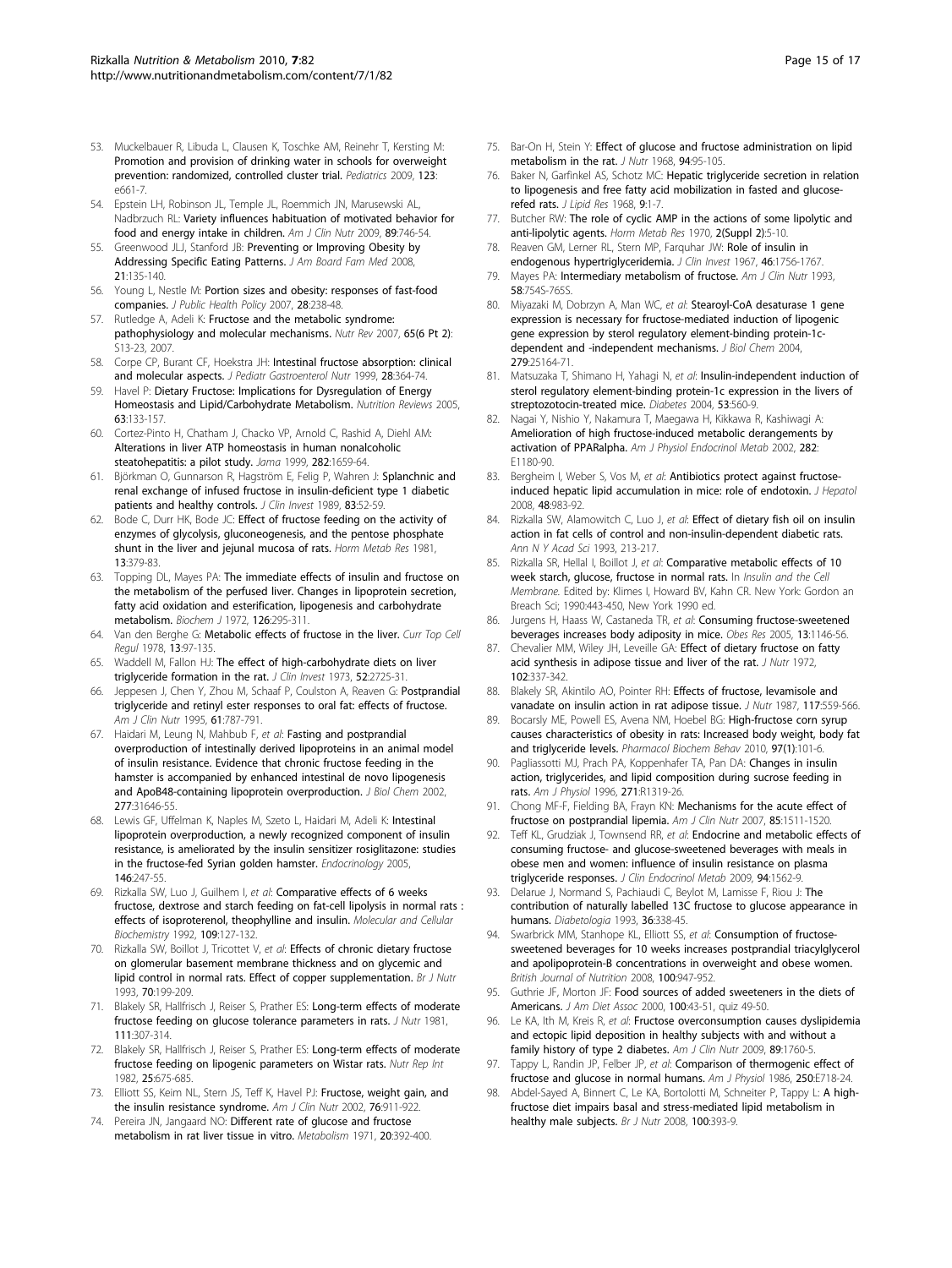- <span id="page-15-0"></span>99. MacDonald I: [Influence of fructose and glucose on serum lipid levels in](http://www.ncbi.nlm.nih.gov/pubmed/4951521?dopt=Abstract) [men and pre and post-menopausal women.](http://www.ncbi.nlm.nih.gov/pubmed/4951521?dopt=Abstract) Am J Clin Nutr 1966, 18:369-373.
- 100. Hallfrisch J, Ellwood KC, Michaelis OEt, Reiser S, O'Dorisio T, Prather E: [Effects of dietary fructose on plasma glucose and hormone responses in](http://www.ncbi.nlm.nih.gov/pubmed/6350544?dopt=Abstract) [normal and hyperinsulinemic men.](http://www.ncbi.nlm.nih.gov/pubmed/6350544?dopt=Abstract) J Nutr 1983, 113:1819-1826.
- 101. Hallfrisch J, Reiser S, Phrather ES: [Blood lipid distribution of](http://www.ncbi.nlm.nih.gov/pubmed/6846212?dopt=Abstract) [hyperinsulinemic men consuming three levels of fructose.](http://www.ncbi.nlm.nih.gov/pubmed/6846212?dopt=Abstract) Am J Clin Nutr 1983, 37:740-748.
- 102. Reiser S, Powell AS, Scholfield DJ, Panda P, Fields M, Canary JJ: [Day-long](http://www.ncbi.nlm.nih.gov/pubmed/2683715?dopt=Abstract) [glucose, insulin, and fructose responses of hyperinsulinemic and](http://www.ncbi.nlm.nih.gov/pubmed/2683715?dopt=Abstract) [nonhyperinsulinemic men adapted to diets containing either fructose or](http://www.ncbi.nlm.nih.gov/pubmed/2683715?dopt=Abstract) [high-amylose cornstarch.](http://www.ncbi.nlm.nih.gov/pubmed/2683715?dopt=Abstract) Am J Clin Nutr 1989, 50:1008-1014.
- 103. Bantle J, Raatz S, Thomas W, Georgopoulos A: [Effects of dietary fructose](http://www.ncbi.nlm.nih.gov/pubmed/11063439?dopt=Abstract) [on plasma lipids in healthy subjects.](http://www.ncbi.nlm.nih.gov/pubmed/11063439?dopt=Abstract) Am J Clin Nutr 2000, 72:1128-34.
- 104. Hollenbeck C: [Dietary fructose effects on lipoprotein metabolism and risk](http://www.ncbi.nlm.nih.gov/pubmed/8213613?dopt=Abstract) [for coronary artery disease.](http://www.ncbi.nlm.nih.gov/pubmed/8213613?dopt=Abstract) Am J Clin Nutr 1993, 58:800S-809.
- 105. Stanhope K, Havel P: [Fructose consumption: potential mechanisms for its](http://www.ncbi.nlm.nih.gov/pubmed/18196982?dopt=Abstract) [effects to increase visceral adiposity and induce dyslipidemia and](http://www.ncbi.nlm.nih.gov/pubmed/18196982?dopt=Abstract) [insulin resistance.](http://www.ncbi.nlm.nih.gov/pubmed/18196982?dopt=Abstract) Curr Opin Lipidol 2008, 19:16-24.
- 106. Fung TT, Malik V, Rexrode KM, Manson JE, Willett WC, Hu FB: [Sweetened](http://www.ncbi.nlm.nih.gov/pubmed/19211821?dopt=Abstract) [beverage consumption and risk of coronary heart disease in women.](http://www.ncbi.nlm.nih.gov/pubmed/19211821?dopt=Abstract) Am *J Clin Nutr 2009* 89:1037-42
- 107. Domel SB, Thompson WO, Baranowski T, Smith AF: [How children](http://www.ncbi.nlm.nih.gov/pubmed/7963170?dopt=Abstract) [remember what they have eaten.](http://www.ncbi.nlm.nih.gov/pubmed/7963170?dopt=Abstract) Journal of the American Dietetic Association 1994, 94:1267-1272.
- 108. Rockett H, Colditz G: [Assessing diets of children and adolescents.](http://www.ncbi.nlm.nih.gov/pubmed/9094907?dopt=Abstract) Am J Clin Nutr 1997, 65:1116S-1122.
- 109. Nordestgaard BG, Benn M, Schnohr P, Tybjaerg-Hansen A: [Nonfasting](http://www.ncbi.nlm.nih.gov/pubmed/17635890?dopt=Abstract) [Triglycerides and Risk of Myocardial Infarction, Ischemic Heart Disease,](http://www.ncbi.nlm.nih.gov/pubmed/17635890?dopt=Abstract) [and Death in Men and Women.](http://www.ncbi.nlm.nih.gov/pubmed/17635890?dopt=Abstract) JAMA 2007, 298:299-308.
- 110. Huttunen J: [Serum lipids, uric acid and glucose during chronic](http://www.ncbi.nlm.nih.gov/pubmed/1066327?dopt=Abstract) [consumption of fructose and xylitol in healthy human subjects.](http://www.ncbi.nlm.nih.gov/pubmed/1066327?dopt=Abstract) Int  $Z$ Vitam Ernahrungsforsch Beih 1976, 15:105-15.
- 111. Sievenpiper JL, Carleton AJ, Chatha S, et al: [Heterogeneous effects of](http://www.ncbi.nlm.nih.gov/pubmed/19592634?dopt=Abstract) [fructose on blood lipids in individuals with type 2 diabetes: systematic](http://www.ncbi.nlm.nih.gov/pubmed/19592634?dopt=Abstract) [review and meta-analysis of experimental trials in humans.](http://www.ncbi.nlm.nih.gov/pubmed/19592634?dopt=Abstract) Diabetes Care 2009, 32:1930-7.
- 112. Grigoresco C, Rizkalla S, Halfon P, et al: [Lack of detectable deleterious](http://www.ncbi.nlm.nih.gov/pubmed/3203571?dopt=Abstract) [effects on metabolic control of daily fructose ingestion for 2 months in](http://www.ncbi.nlm.nih.gov/pubmed/3203571?dopt=Abstract) [NIDDM patients.](http://www.ncbi.nlm.nih.gov/pubmed/3203571?dopt=Abstract) Diabetes Care 1988, 11:546-550.
- 113. Koivisto V, Yki-Järvinen H: [Fructose and insulin sensitivity in patients with](http://www.ncbi.nlm.nih.gov/pubmed/8433075?dopt=Abstract) [type 2 diabetes.](http://www.ncbi.nlm.nih.gov/pubmed/8433075?dopt=Abstract) J Intern Med 1993, 233:145-53.
- 114. Bantle JP, Laine DC, Thomas JW: [Metabolic effects of dietary fructose and](http://www.ncbi.nlm.nih.gov/pubmed/3783868?dopt=Abstract) [sucrose in types I and II diabetic subjects.](http://www.ncbi.nlm.nih.gov/pubmed/3783868?dopt=Abstract) Jama 1986, 256:3241-6.
- 115. Thorburn A, Crapo P, Beltz W, Wallace P, Witztum J, Henry R: [Lipid](http://www.ncbi.nlm.nih.gov/pubmed/2683716?dopt=Abstract) [metabolism in non-insulin-dependent diabetes: effects of long-term](http://www.ncbi.nlm.nih.gov/pubmed/2683716?dopt=Abstract) [treatment with fructose-supplemented mixed meals.](http://www.ncbi.nlm.nih.gov/pubmed/2683716?dopt=Abstract) Am J Clin Nutr 1989, 50:1015-1022.
- 116. Malerbi DA, Paiva ES, Duarte AL, Wajchenberg BL: [Metabolic effects of](http://www.ncbi.nlm.nih.gov/pubmed/8908389?dopt=Abstract) [dietary sucrose and fructose in type II diabetic subjects.](http://www.ncbi.nlm.nih.gov/pubmed/8908389?dopt=Abstract) Diabetes Care 1996, 19:1249-56.
- 117. American Diabetes Association: [Nutrition Recommendations and](http://www.ncbi.nlm.nih.gov/pubmed/17192379?dopt=Abstract) [Interventions for Diabetes: A position statement of the American](http://www.ncbi.nlm.nih.gov/pubmed/17192379?dopt=Abstract) [Diabetes Association.](http://www.ncbi.nlm.nih.gov/pubmed/17192379?dopt=Abstract) Diabetes Care 2007, 30:S48-65.
- 118. American Diabetes Association: [Nutrition Recommendations and](http://www.ncbi.nlm.nih.gov/pubmed/18165339?dopt=Abstract) [Interventions for Diabetes: A position statement of the American](http://www.ncbi.nlm.nih.gov/pubmed/18165339?dopt=Abstract) [Diabetes Association.](http://www.ncbi.nlm.nih.gov/pubmed/18165339?dopt=Abstract) Diabetes Care 2008, 31:S61-78.
- 119. Kanarek RB, Orthen-Gambill N: [Differential effect of sucrose, fructose and](http://www.ncbi.nlm.nih.gov/pubmed/7047694?dopt=Abstract) [glucose on carbohydrate-induced obesity in rats.](http://www.ncbi.nlm.nih.gov/pubmed/7047694?dopt=Abstract) J Nutr 1982, 112:1546-1554.
- 120. Thorburn AW, Storlien LH, Jenkins AB, Khouri S, Kraegen EW: [Fructose](http://www.ncbi.nlm.nih.gov/pubmed/2658534?dopt=Abstract)[induced in vivo insulin resistance and elevated plasma triglyceride](http://www.ncbi.nlm.nih.gov/pubmed/2658534?dopt=Abstract) [levels in rats.](http://www.ncbi.nlm.nih.gov/pubmed/2658534?dopt=Abstract) Am J Clin Nutr 1989, 49:1155-1163.
- 121. Catena C, Giacchetti G, Novello M, Colussi G, Cavarape A, Sechi LA: [Cellular](http://www.ncbi.nlm.nih.gov/pubmed/14573337?dopt=Abstract) [mechanisms of insulin resistance in rats with fructose-induced](http://www.ncbi.nlm.nih.gov/pubmed/14573337?dopt=Abstract) [hypertension.](http://www.ncbi.nlm.nih.gov/pubmed/14573337?dopt=Abstract) Am J Hypertens 2003, 16:973-8.
- 122. Bezerra RM, Ueno M, Silva MS, Tavares DQ, Carvalho CR, Saad MJ: [A high](http://www.ncbi.nlm.nih.gov/pubmed/10827205?dopt=Abstract) [fructose diet affects the early steps of insulin action in muscle and liver](http://www.ncbi.nlm.nih.gov/pubmed/10827205?dopt=Abstract) [of rats.](http://www.ncbi.nlm.nih.gov/pubmed/10827205?dopt=Abstract) J Nutr 2000, 130:1531-5.
- 123. Maiztegui B, Borelli MI, Raschia MA, Del Zotto H, Gagliardino JJ: [Islet](http://www.ncbi.nlm.nih.gov/pubmed/19039094?dopt=Abstract) [adaptive changes to fructose-induced insulin resistance: beta-cell mass,](http://www.ncbi.nlm.nih.gov/pubmed/19039094?dopt=Abstract) [glucokinase, glucose metabolism, and insulin secretion.](http://www.ncbi.nlm.nih.gov/pubmed/19039094?dopt=Abstract) J Endocrinol 2009, 200:139-49.
- 124. Cummings BP, Stanhope KL, Graham JL, et al: [Dietary Fructose Accelerates](http://www.ncbi.nlm.nih.gov/pubmed/20147607?dopt=Abstract) [the Development of Diabetes in UCD-T2DM Rats: Amelioration by the](http://www.ncbi.nlm.nih.gov/pubmed/20147607?dopt=Abstract) [Antioxidant, {alpha}-Lipoic Acid.](http://www.ncbi.nlm.nih.gov/pubmed/20147607?dopt=Abstract) Am J Physiol Regul Integr Comp Physiol 2010, 298:R1343-R1350.
- 125. Mielke JG, Taghibiglou C, Liu L, et al: [A biochemical and functional](http://www.ncbi.nlm.nih.gov/pubmed/15935073?dopt=Abstract) [characterization of diet-induced brain insulin resistance.](http://www.ncbi.nlm.nih.gov/pubmed/15935073?dopt=Abstract) J Neurochem 2005, 93:1568-78.
- 126. Avramoglu RK, Qiu W, Adeli K: [Mechanisms of metabolic dyslipidemia in](http://www.ncbi.nlm.nih.gov/pubmed/12456312?dopt=Abstract) [insulin resistant states: deregulation of hepatic and intestinal lipoprotein](http://www.ncbi.nlm.nih.gov/pubmed/12456312?dopt=Abstract) [secretion.](http://www.ncbi.nlm.nih.gov/pubmed/12456312?dopt=Abstract) Front Biosci 2003, 8:d464-76.
- 127. Pooranaperundevi M, Sumiyabanu MS, Viswanathan P, Sundarapandiyan R, Anuradha CV: [Insulin resistance induced by high-fructose diet](http://www.ncbi.nlm.nih.gov/pubmed/20103580?dopt=Abstract) [potentiates carbon tetrachloride hepatotoxicity.](http://www.ncbi.nlm.nih.gov/pubmed/20103580?dopt=Abstract) Toxicol Ind Health 26:89-104.
- 128. Crapo A, Insel J, Sperling M, Kolterman G: [Comparison of serum glucose,](http://www.ncbi.nlm.nih.gov/pubmed/7010982?dopt=Abstract) [insulin and glucagon responses to different types of complex](http://www.ncbi.nlm.nih.gov/pubmed/7010982?dopt=Abstract) [carbohydrate in non insulin-dependent diabetic patients.](http://www.ncbi.nlm.nih.gov/pubmed/7010982?dopt=Abstract) Am J Clin Nutr 1981, 34:184-190.
- 129. Simonson DC, Tappy L, Jequier E, Felber JP, DeFronzo RA: [Normalization of](http://www.ncbi.nlm.nih.gov/pubmed/3279802?dopt=Abstract) [carbohydrate-induced thermogenesis by fructose in insulin-resistant](http://www.ncbi.nlm.nih.gov/pubmed/3279802?dopt=Abstract) [states.](http://www.ncbi.nlm.nih.gov/pubmed/3279802?dopt=Abstract) Am J Physiol 1988, 254:E201-7.
- 130. Dirlewanger M, Schneiter P, Jequie E, Tappy L: [Effects of fructose on](http://www.ncbi.nlm.nih.gov/pubmed/11001775?dopt=Abstract) [hepatic glucose metabolism in humans.](http://www.ncbi.nlm.nih.gov/pubmed/11001775?dopt=Abstract) Am J Physiol Endocrinol Metab 2000, 279:E907-11.
- 131. Beck-Nielsen H, Pederson O, Lindskov HO: [Impaired cellular insulin](http://www.ncbi.nlm.nih.gov/pubmed/6986758?dopt=Abstract) [binding and insulin sensitivity induced by high-fructose feeding in](http://www.ncbi.nlm.nih.gov/pubmed/6986758?dopt=Abstract) [normal subjects.](http://www.ncbi.nlm.nih.gov/pubmed/6986758?dopt=Abstract) Am J Clin Nutr 1980, 33:273-278.
- 132. Rizkalla SW, Lebouc Y, Serog P, Apfelbaum M: [Carbohydrate intake affects](http://www.ncbi.nlm.nih.gov/pubmed/7022110?dopt=Abstract) [insulin binding to human erythrocytes in normal weight subjects but](http://www.ncbi.nlm.nih.gov/pubmed/7022110?dopt=Abstract) [not in subjects with familly obesity.](http://www.ncbi.nlm.nih.gov/pubmed/7022110?dopt=Abstract) Metabolism 1981, 30:900-907.
- 133. Bossetti B, Kocher L, Moranz J, Falko J: [The effects of physiologic amounts](http://www.ncbi.nlm.nih.gov/pubmed/6381003?dopt=Abstract) [of simple sugars on lipoprotein, glucose, and insulin levels in normal](http://www.ncbi.nlm.nih.gov/pubmed/6381003?dopt=Abstract) [subjects.](http://www.ncbi.nlm.nih.gov/pubmed/6381003?dopt=Abstract) Diabetes Care 1984, 7(4):309-12.
- 134. Crapo PA, Kolterman OG: [The metabolic effects of 2-week fructose](http://www.ncbi.nlm.nih.gov/pubmed/6369956?dopt=Abstract) [feeding in normal subjects.](http://www.ncbi.nlm.nih.gov/pubmed/6369956?dopt=Abstract) Am J Clin Nutr 1984, 39:525-534.
- 135. Lê K, Faeh D, Stettler R, et al: [Effects of four-week high-fructose diet on](http://www.ncbi.nlm.nih.gov/pubmed/18063403?dopt=Abstract) [gene expression in skeletal muscle of healthy men.](http://www.ncbi.nlm.nih.gov/pubmed/18063403?dopt=Abstract) Diabetes Metab 2008, 34:82-5.
- 136. Couchepin C, Lê K, Bortolotti M, et al: [Markedly blunted metabolic effects](http://www.ncbi.nlm.nih.gov/pubmed/18332156?dopt=Abstract) [of fructose in healthy young female subjects compared with male](http://www.ncbi.nlm.nih.gov/pubmed/18332156?dopt=Abstract) [subjects.](http://www.ncbi.nlm.nih.gov/pubmed/18332156?dopt=Abstract) Diabetes Care 2008, 31:1254-6.
- 137. Blayo A, Fontvieille AM, Rizkalla SW, Bruzzo F, Slama G: Effets métaboliques de la consommation quotidienne pendant un an de saccharose ou de fructose par des diabétiques. Médecine et Nutrition 1990, 26:11-14.
- 138. Osei K, Falko J, Bossetti B, Holland G: [Metabolic effects of fructose as a](http://www.ncbi.nlm.nih.gov/pubmed/3618627?dopt=Abstract) [natural sweetener in the physiologic meals of ambulatory obese](http://www.ncbi.nlm.nih.gov/pubmed/3618627?dopt=Abstract) [patients with type II diabetes.](http://www.ncbi.nlm.nih.gov/pubmed/3618627?dopt=Abstract) Am J Med 1987, 83:249-55.
- 139. Osei K, Bossetti B: [Dietary fructose as a natural sweetener in poorly](http://www.ncbi.nlm.nih.gov/pubmed/2527132?dopt=Abstract) [controlled type 2 diabetes: a 12-month crossover study of effects on](http://www.ncbi.nlm.nih.gov/pubmed/2527132?dopt=Abstract) [glucose, lipoprotein and apolipoprotein metabolism.](http://www.ncbi.nlm.nih.gov/pubmed/2527132?dopt=Abstract) Diabet Med 1989, 6:506-11.
- 140. Wu T, Giovannucci E, Pischon T, et al: [Fructose, glycemic load, and](http://www.ncbi.nlm.nih.gov/pubmed/15447918?dopt=Abstract) [quantity and quality of carbohydrate in relation to plasma C-peptide](http://www.ncbi.nlm.nih.gov/pubmed/15447918?dopt=Abstract) [concentrations in US women.](http://www.ncbi.nlm.nih.gov/pubmed/15447918?dopt=Abstract) Am J Clin Nutr 2004, 80:1043-9.
- 141. Janket SJ, Manson JE, Sesso H, Buring JE, Liu S: [A prospective study of](http://www.ncbi.nlm.nih.gov/pubmed/12663565?dopt=Abstract) [sugar intake and risk of type 2 diabetes in women.](http://www.ncbi.nlm.nih.gov/pubmed/12663565?dopt=Abstract) Diabetes Care 2003, 26:1008-15.
- 142. Paganus A, Mäenpää J, Akerblom H, Stenman U, Knip M, Simell O: [Beneficial effects of palatable guar and guar plus fructose diets in](http://www.ncbi.nlm.nih.gov/pubmed/3551494?dopt=Abstract) [diabetic children.](http://www.ncbi.nlm.nih.gov/pubmed/3551494?dopt=Abstract) Acta Paediatr Scand 1987, 76:76-81.
- 143. Donmoyer CM, Ejiofor J, Lacy DB, Chen SS, McGuinness OP: [Fructose](http://www.ncbi.nlm.nih.gov/pubmed/11287352?dopt=Abstract) [augments infection-impaired net hepatic glucose uptake during TPN](http://www.ncbi.nlm.nih.gov/pubmed/11287352?dopt=Abstract) [administration.](http://www.ncbi.nlm.nih.gov/pubmed/11287352?dopt=Abstract) Am J Physiol Endocrinol Metab 2001, 280:E703-711.
- 144. Moore M, Davis S, Mann S, Cherrington A: [Acute fructose administration](http://www.ncbi.nlm.nih.gov/pubmed/11679451?dopt=Abstract) [improves oral glucose tolerance in adults with type 2 diabetes.](http://www.ncbi.nlm.nih.gov/pubmed/11679451?dopt=Abstract) Diabetes Care 2001, 24:1882-7.